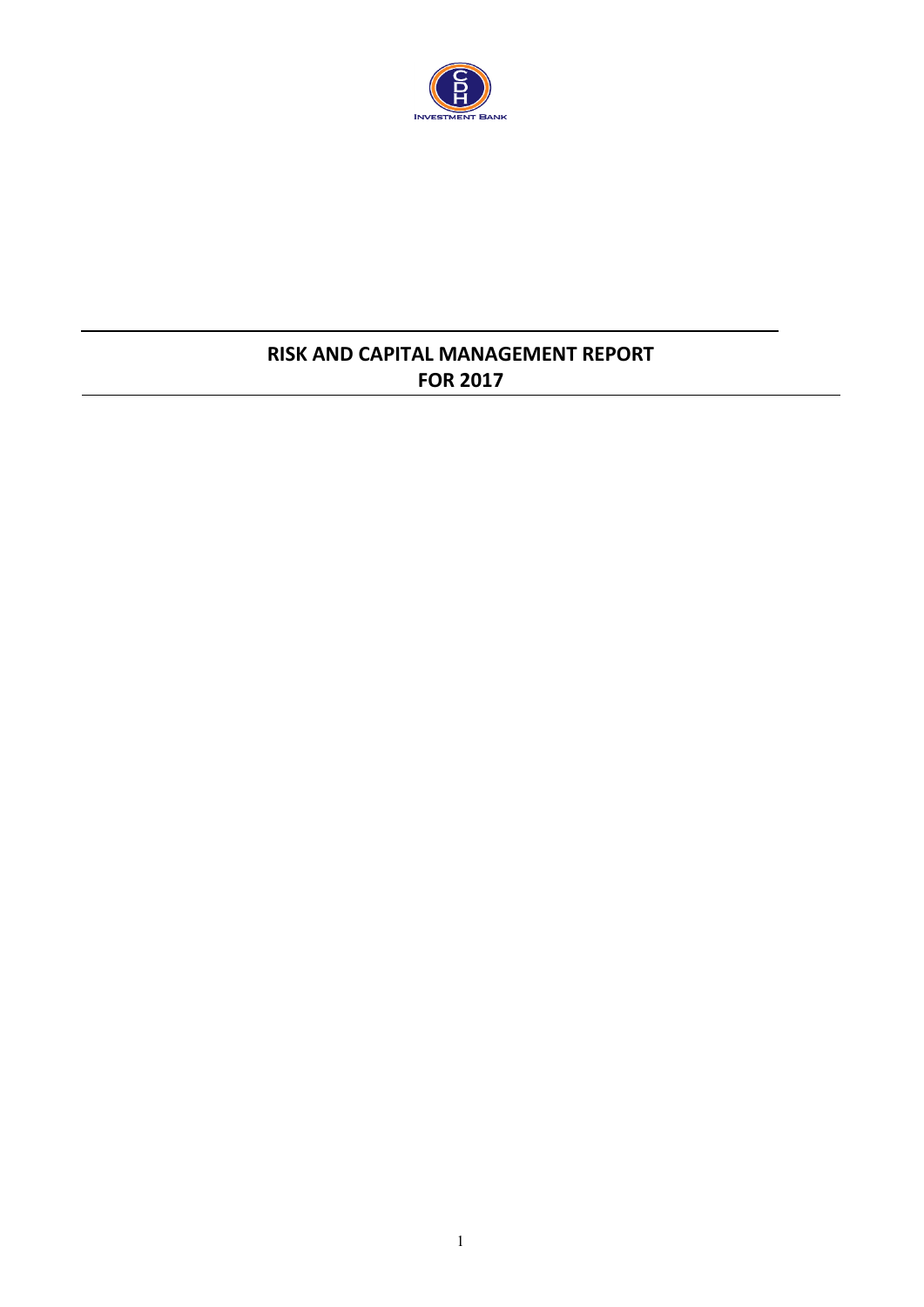

| Contents                               | Paragraph |
|----------------------------------------|-----------|
| <b>Introduction</b>                    | 1         |
| Corporate structure                    | 2         |
| Capital management                     | 3         |
| Risk management framework              | 4         |
| Management of risks                    | 5         |
| Credit risk                            | 5.1       |
| Liquidity risk                         | 5.2       |
| Market risk                            | 5.3       |
| Foreign exchange rate risk             | 5.3.1     |
| Interest rate risk in the banking book | 5.3.2     |
| Operational risk                       | 5.4       |
| Legal and compliance risk              | 5.5       |
| Equities                               | 6         |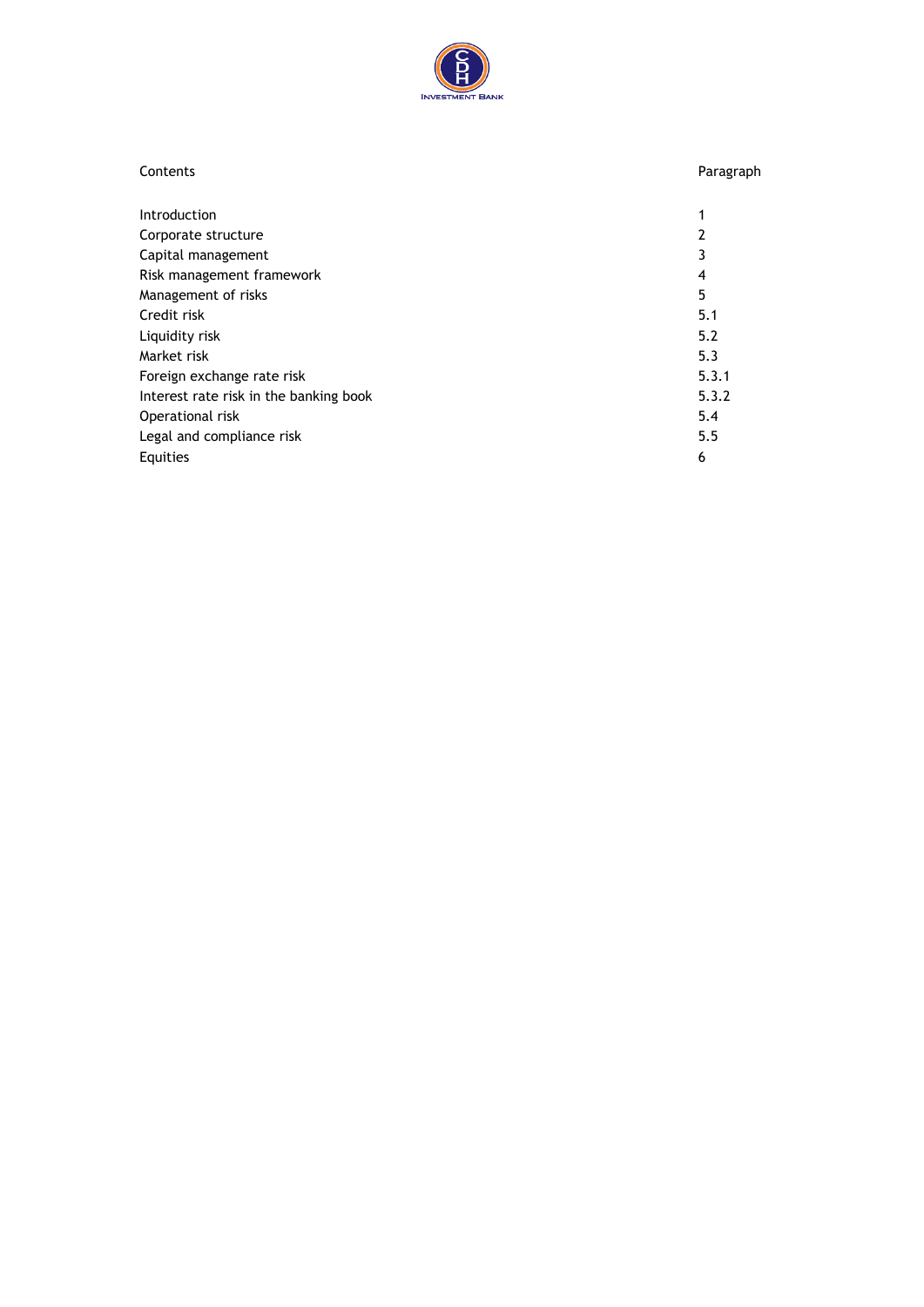

#### **1**. Introduction

The Reserve Bank of Malawi published the Basel II Pillar 3 regulatory framework which aims at complementing the minimum capital requirements under Pillar 1 and the supervisory review process under Pillar 2. The Pillar 3 and Public disclosure is in line with section 96 of the Financial Services Act 2010 and in line with the directive on disclosure of information by banking institutions. The purpose of the framework is to encourage market discipline through a set of disclosure requirements which allows market participants to assess key pieces of information on the scope of application, capital risk exposures, risk assessment processes and hence capital adequacy of the bank. CDH Investment bank is regulated and supervised by the Reserve Bank of Malawi.

#### 2. Corporate structure

CDH Investment Bank is a subsidiary of Continental Holdings Limited (the major shareholder) alongside Continental Capital Limited, Continental Asset Management Limited, Continental Asset Management Nominees Limited, Continental Commodities Limited and Continental Properties Limited. During the year, the operations of the subsidiary, CDH Forex Bureau ceased and the subsidiary became dormant from 28 June 2016.

CDHIB has the following shareholding structure: -

|                              | 100.00 | 100.00 |
|------------------------------|--------|--------|
| Savannah Investments Limited | 2.48   | 2.48   |
| Unity Investments Limited    | 2.81   | 2.81   |
| Kesaart Capital Limited      | 7.61   | 7.61   |
| Investments Alliance Limited | 12.65  | 12.65  |
| Continental Holdings Limited | 74.45  | 74.45  |
|                              | %      | %      |
| Name                         | 2017   | 2016   |

#### 3 Capital management

The bank's capital management philosophy is aimed at maintaining an optimum level of capital and liquidity to enable it to pursue strategies that build long term shareholder value, whilst always meeting minimum regulatory capital and liquidity requirements. The risk appetite includes internal capital requirements which are the Bank's internal estimates of the capital required to cover all its material risks including those which are not captured under regulatory capital calculations.

#### Regulatory capital

Reserve Bank of Malawi sets and monitors the capital requirements and requires the bank to maintain a minimum of 10 percent and 15 percent for core and total capital respectively. The Group's regulatory capital is analysed in two parts:-

- Tier I capital, which includes paid-up share capital, share premium, retained earnings, and other reserves less investment in subsidiaries
- Tier II capital, which includes investment revaluation reserve, property revaluation reserve, loan loss reserve and subordinated debt capital at 50% of the Tier I capital.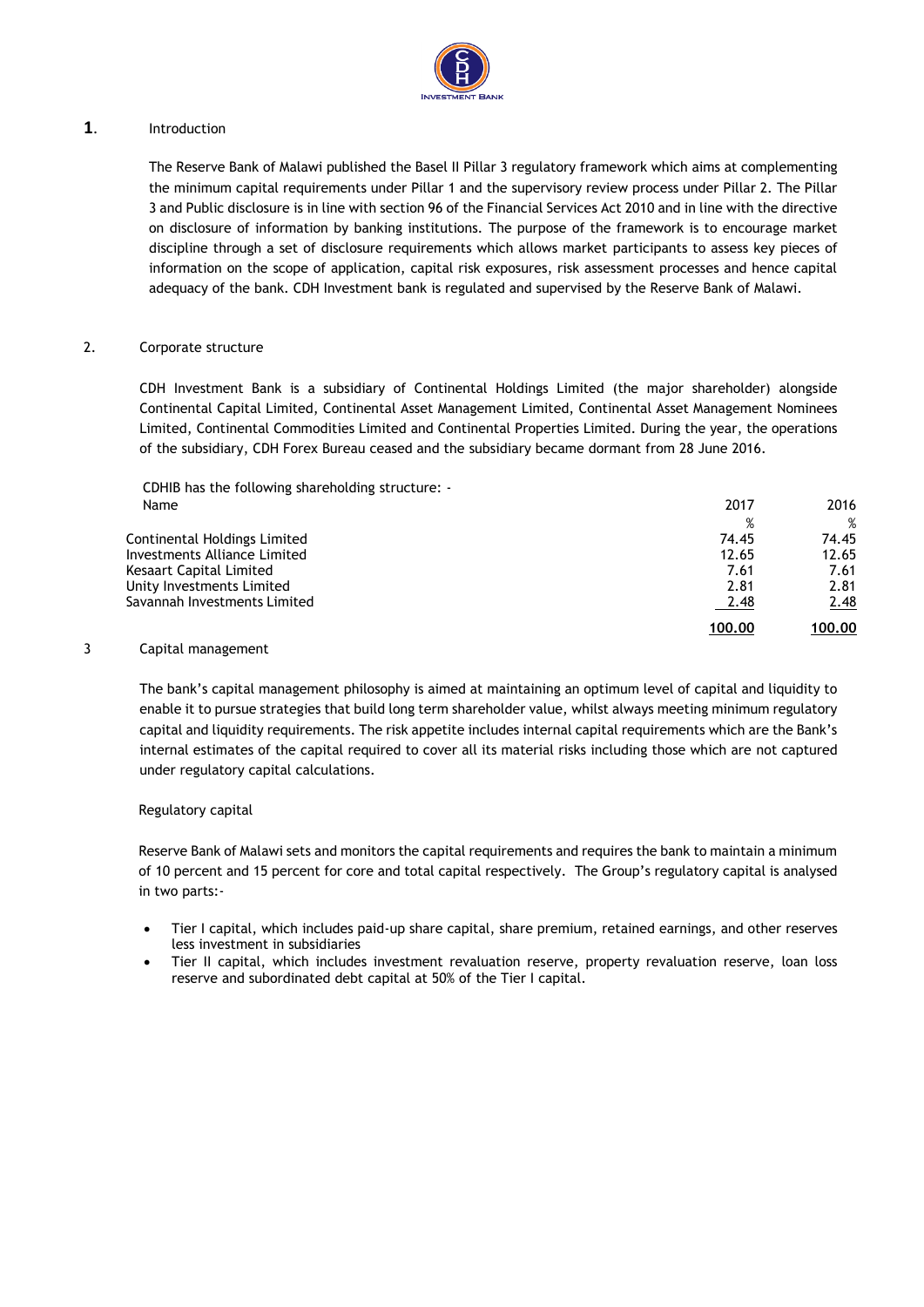

The capital adequacy position of CDHIB as at 31st December 2017, is as shown in the table below: -

|                                        |                        | 2017          |
|----------------------------------------|------------------------|---------------|
| Tier 1 capital                         |                        |               |
| Share capital                          |                        | 172,458       |
| Share premium                          |                        | 746,744       |
| Retained earnings                      |                        | 2,028,845     |
| Less: Investments in unconsolidated    |                        |               |
| banking and<br>financial<br>subsidiary |                        |               |
| companies                              |                        | (15,0000)     |
| <b>Deferred Tax Asset</b>              |                        | (183, 651)    |
|                                        |                        | 2,749,396     |
| Tier 2 capital                         |                        |               |
| Subordinated debt (50% of tier 1       |                        | 639,680       |
| capital)                               |                        |               |
| Less: Investments in unconsolidated    |                        |               |
| banking and financial subsidiary       |                        |               |
| companies                              |                        | (15,000)      |
| Loan loss Reserve                      |                        | 430,345       |
|                                        |                        | 1,055,025     |
| Total regulatory capital               |                        | 3,804,421     |
|                                        |                        |               |
|                                        | Approach to            |               |
|                                        | capital                | Risk weighted |
| Risk component                         | allocation             |               |
| Credit risk                            | Standardised           | 17,997,663    |
| Market risk                            | Standardised           | 47,774        |
| Operational risk                       | <b>Basic indicator</b> | 5,551,127     |
| Aggregated risk weighted assets        |                        | 23,596,564    |

In its capital planning, the bank considers the impact of economic downturns/recession and the impact this would have on its capital and earnings. This is covered under the budgeting process where the statement of financial position and statement of profit or loss and other comprehensive income are projected in line with the bank's interest rate view.

In the event that actual performance is deviating from projected performance, the budget is revised to reflect the current economic situation and submitted to the board for approval with details of the measures to be taken and the revised targets.

The bank and its individually regulated operations have complied with all externally imposed capital requirements. The bank does not have any restrictions or impediments on transfer of funds or regulatory capital.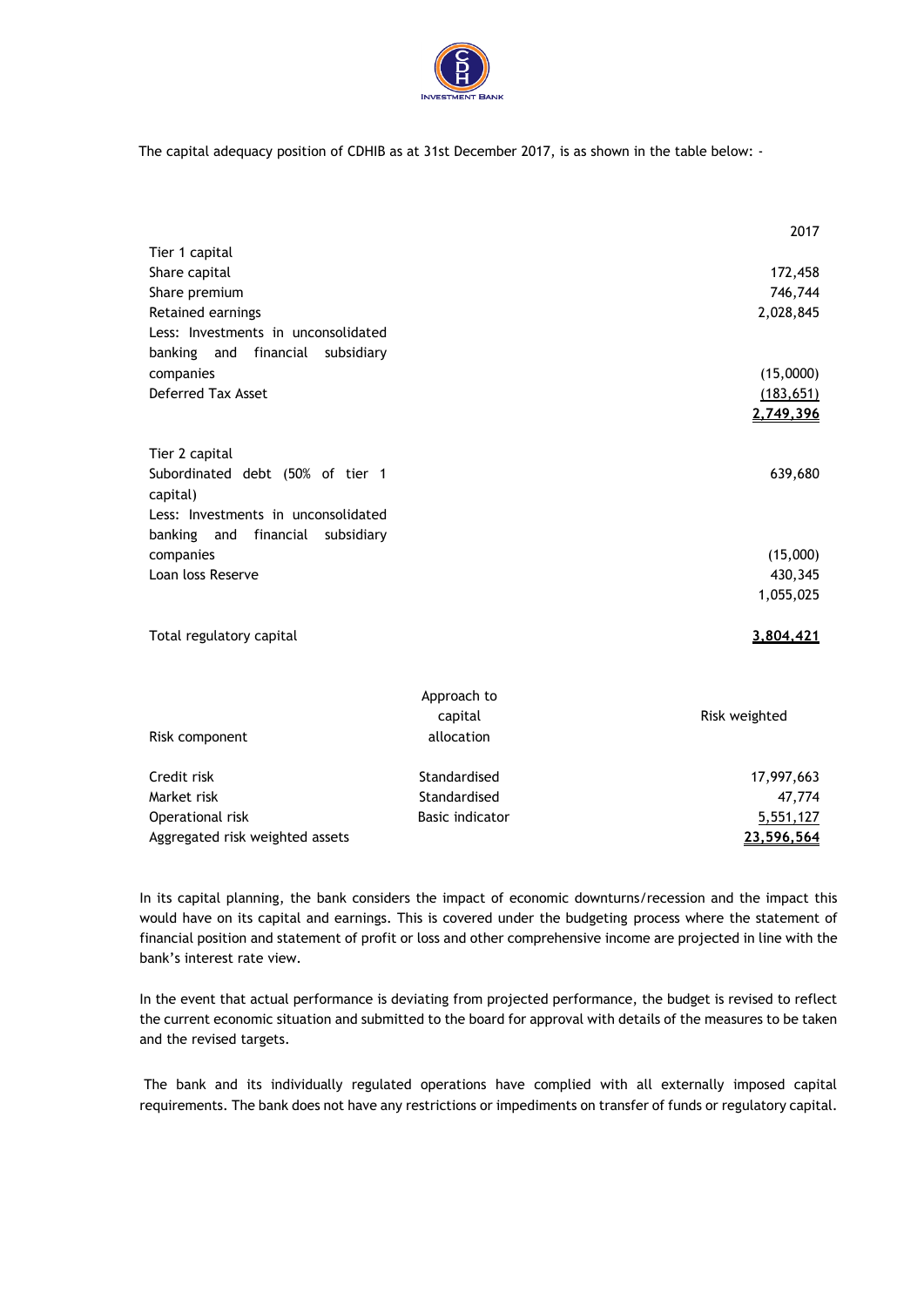

#### 4 Risk management framework

The board of directors of the bank has ultimate responsibility for the level of risk taken by the Bank and accordingly they have approved the overall business strategies and significant policies of the Bank, including those related to managing and taking risk. Senior management in the Bank is responsible for implementing strategies in a manner that limits risks associated with each strategy and that ensures compliance with applicable rules and regulation, both on a long term and day to day basis. The Bank has a risk management department, which is independent of those who accept risks. The Risk Management Department is tasked to:-

- identify current and emerging risks
- develop risk assessment and measurement systems
- establish policies, practices and other control mechanisms to manage risks
- develop risk tolerance limits for senior management and board approval
- monitor positions against approved risk tolerance limits
- report results of risk monitoring to senior management and the board.
- •
- To ensure that risk management is properly explained to and understood by all business lines, the board has established the following risk management policies:-
- Credit Risk Management Policy
- Liquidity Risk Management Policy
- Operational Risk Management Policy
- Capital Risk Management Policy
- Market Risk Policy
- Legal and compliance Risk policy
- Reputational Risk policy
- **Stress Testing Framework**

#### **4.1** Key risks

The Bank is exposed to the following financial risks from financial instruments:

- a) Credit risk;
- b) Liquidity risk
- c) Market risk
- d) Foreign exchange risk; and
- e) Operational risks
- f) Legal and compliance risks
- g) Reputational risks
- 4.2 Risk Governance

CDHIB risk management approach is directed through compliance with legislation, policies and procedures and alignment with standards and best practices. It is the heads of departments that are leading in managing risk. Therefore everyone in the bank is responsible and accountable for risk management.

#### 4.2.1 Board of Directors (BOD)

The Board of directors retains the overall responsibility for strategic risk management of the bank. It is chiefly responsible for setting corporate strategy and reviewing management performance in implementing the bank's strategic plan.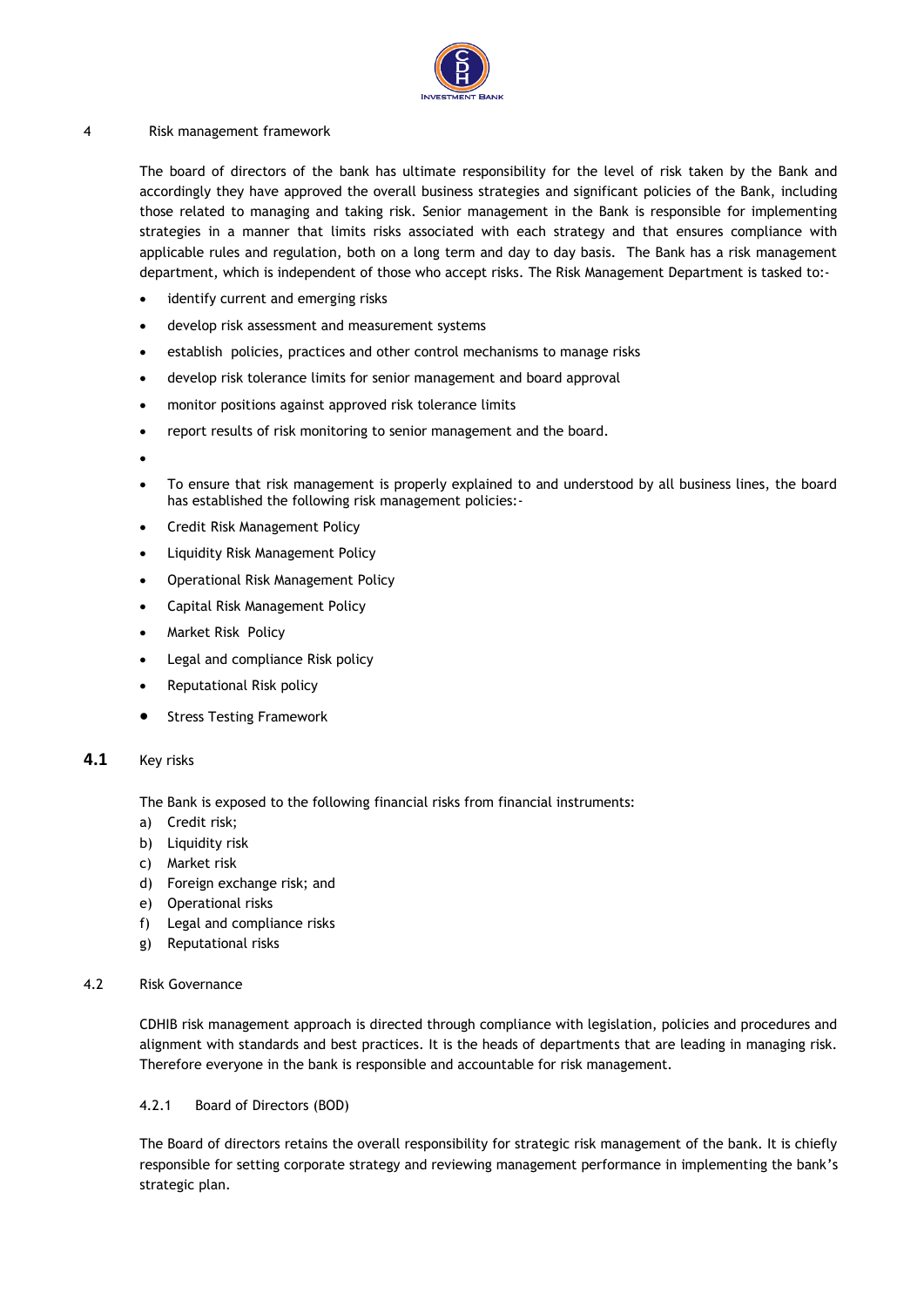

The Board through its risk oversight role satisfy itself that the risk management processes designed and implemented by executives and Risk Manager is adapted to the board's corporate strategy and are functioning as directed, and that necessary steps are taken to foster a culture of risk-adjusted decision-making throughout the bank.

The board shall:

- a) manage the overall responsibility of risk management
- b) define clearly risk limits and approve those set by Senior Management
- c) review various policies of the Bank and make appropriate changes as and when deemed necessary.
- d) reevaluate these guidelines

The Bank has a unitary Board of Directors comprising a chairman, seven non-executive directors and one executive director. The Board has adopted without modification, the major principles of modern corporate governance as contained in the reports of Cadbury and King II, and the Basel Committee on Banking Supervision.

The Board meets four times a year. There are adequate and efficient communication and monitoring systems in place to ensure that the Directors receive all relevant, accurate information to guide them in making necessary strategic decisions, and providing effective leadership, control and strategic direction over the Bank's operations, and in ensuring that the Bank fully complies with relevant legal, ethical and regulatory requirements.

#### Board meetings - meeting attendance

| Member                  |                          | Date          | Date           | Date           | Date               |
|-------------------------|--------------------------|---------------|----------------|----------------|--------------------|
|                         |                          | 23 March 2017 | 4 July<br>2017 | 3 October 2017 | 4 December<br>2017 |
| Mr Franklin Kennedy     | Chairman                 |               |                |                |                    |
| Mr Robert Abbey         | Director                 |               |                |                |                    |
| Mr John McGrath         | <b>Director</b>          |               | А              |                |                    |
| <b>Mr Charles Asare</b> | <b>Director</b>          |               |                |                |                    |
| Mr Kofi Sekyere         | Director                 |               |                |                |                    |
| Mr Ted Sauti-Phiri      | Director                 |               |                |                |                    |
| Mr Gibson Ngalamila     | Director                 |               |                |                |                    |
| Mr Kingsley Zulu        | <b>Director</b>          |               |                |                |                    |
| Mr Misheck Esau         | <b>Managing Director</b> |               |                |                |                    |

Mr Dan Mwangwela Company Secretary

#### Key

√ = Attendance

#### A = Apology

4.2.2 Board Audit Committee (BAC)

The Committee comprise of three non-executive directors.

The committee assists the board in fulfilling its oversight responsibilities for the financial reporting process, the system of internal control and risk management, and the banks process for monitoring compliance with laws and regulations. The committee meets on a quarterly basis.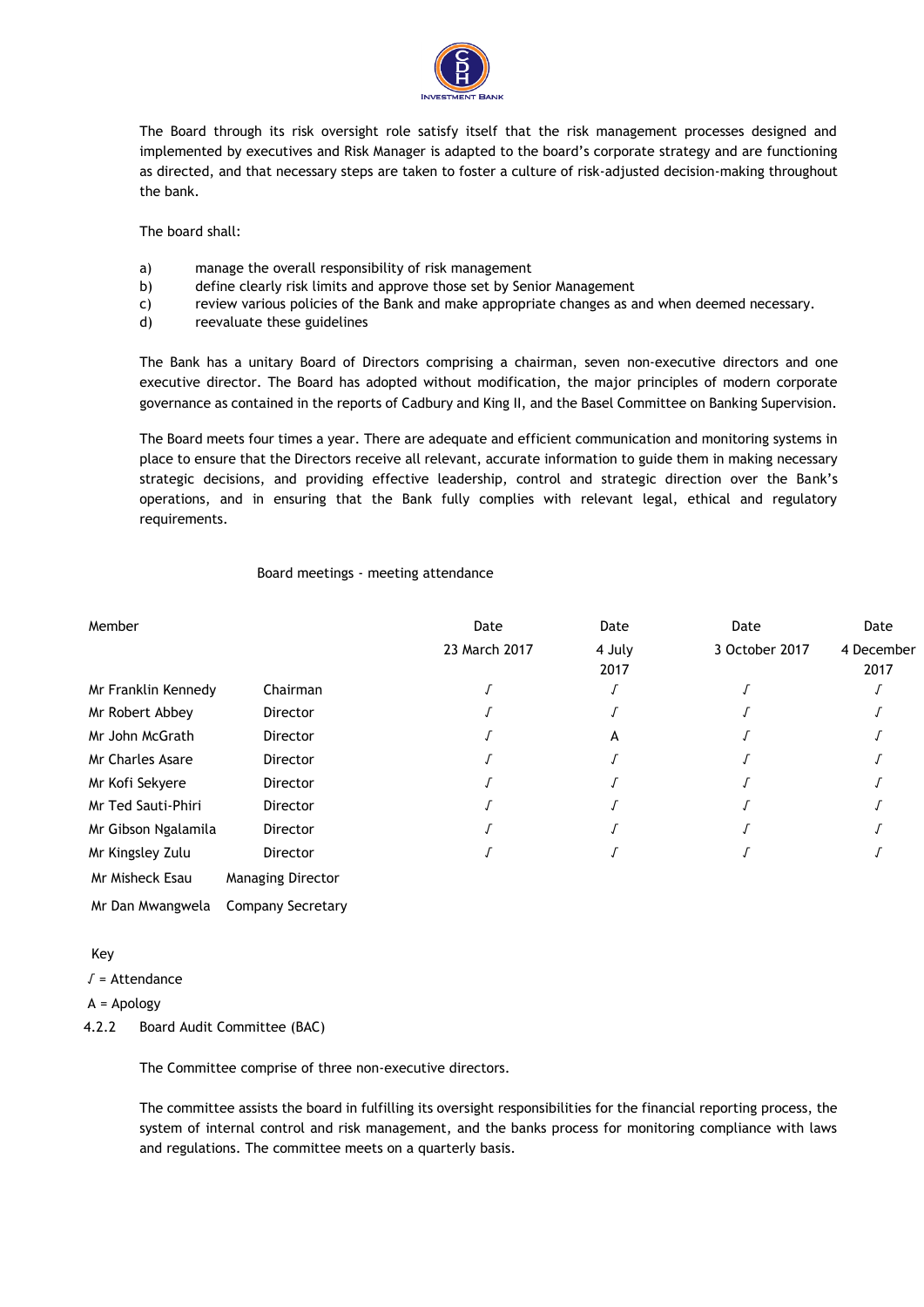

#### 4.2.3 Board Risk and Compliance Committee (BRCC)

The Committee comprise of three non-executive directors.

The committee is responsible for determining the bank risk appetite, tolerance limits for critical exposures, provide oversight of the ERM program to ensure that that the ERM process is used to develop and achieve strategic objectives of the bank. It provides audit and risk management advice to the Executive management.

## 4.2.4 Chief Executive Officer/Managing Director (MD)

The Chief Executive Officer has the ultimate responsibility and accountability for establishing and maintaining suitable systems of internal control and risk management and manages the bank in a manner that is consistent with best practice in risk management.

### 4.2.5 Operational Risk Committee (ORIC)

This is a management risk committee responsible to identify emerging enterprise risks, prioritize identified enterprise risks, direct and approve risk treatments, ensure that sufficient resources are allocated to implement treatment, monitor the results, review and update the risk register in preparation of the quarterly board report. The Committee meets on a monthly basis and on an adhoc basis.

### 4.2.6 Asset and Liability Management Committee (ALCO)

The Committee is responsible for the structuring and management of the bank's book/balance sheet and investment policy.

Its objective is to maintain a balance between risk and return. It focuses on the management, identification and measurement of both the risks as related to interest rate risk and tenor mismatches, asset quality, capital planning, liquidity management and returns, as approved by the Board. The Committee meets fortnightly.

### 4.2.7 Credit Risk Committee (CRECO)

The Committee oversees the credit and lending strategies and objectives of the bank including: overseeing the credit risk management, review Internal credit policies and establishing portfolio limits, review the quality and performance of the banks' credit portfolio and any matters as delegated by the board. The Committee meets on an adhoc basis with a minimum of one meeting per week.

### 4.2.8 Risk Manager (RM)

The Risk Manager is responsible to manage the ERM program. This involves working with risk owners and executive management to analyze operational and enterprise risks, develop effective risk treatments, monitoring and ensuring that risks tolerance limits are maintained within the bank policy. He shall also coordinate risk management training and education, continuous improvement of ERM framework and associated policies and procedures.

## 4.2.9 Legal and Compliance Officer (LCO)

The officer is tasked to understand and advocate the rules and regulations and effective management of and proactively work and advise the bank to manage legal and compliance risk in order to meet stakeholder expectations.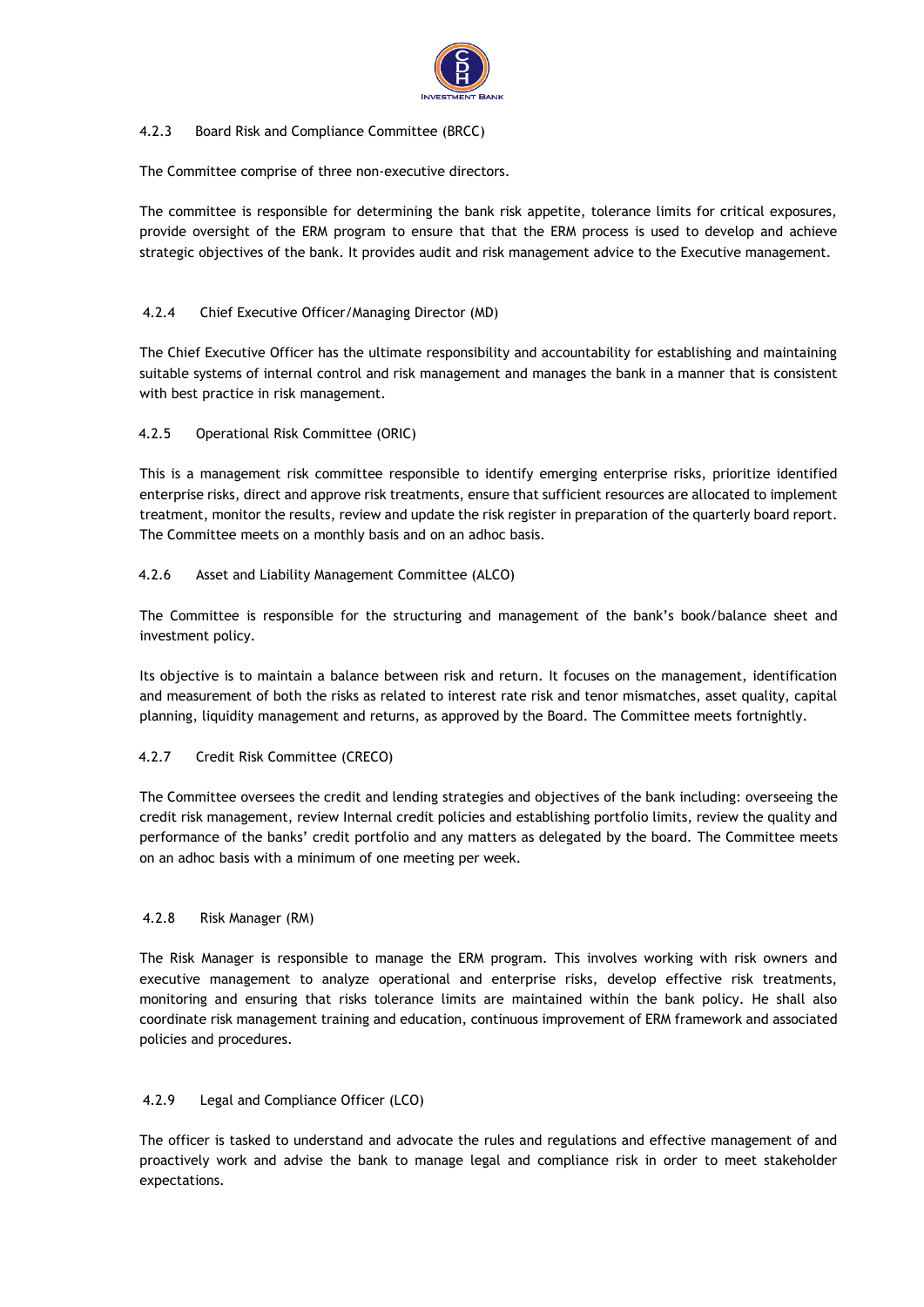

The Legal and Compliance Officer shall carry regular reviews and assessment of legal and compliance risks in the bank's activities including new products.

#### 4.2.10 Chief Internal Auditor (CIA)

The Chief Internal Auditor will provide independent and objective insight on the effectiveness of the bank consistent activities with regards to risk appetite and risk tolerance as defined by the board. Key roles include:

- Reviewing the management of key risks
- Evaluating the reporting of key risks
	- Evaluating risk management process

#### 4.2.11 Chief Finance Officer (CFO)

The Chief Finance Officer plays broad strategic role in Enterprise wide risk management through involvement in financial reporting and performance management. The function is relied upon as the owner of business information, reporting and financial data and assist in decision support operations that enables effective and efficient operations of the bank.

#### 5 Management of risks

CDHIB has risk governance structures which approves limits and thresholds consistent with the applicable regulatory requirements.

#### 5.1 Credit risk

Credit risk is the risk of financial loss to the Bank if a counter party to a financial instrument fails to meet their contractual obligations, and arises principally from the Bank's loans and advances to customers and other banks and its investment in securities. For risk management reporting purposes, the Bank considers and consolidates all elements of credit risk exposure (such as individual obligor default risk, country and sector risk).

#### Management of credit risk

The Boards of Directors of the Bank have delegated responsibility for the management of credit risk to their Credit Committees to which separate Credit departments report. The Credit Committees are responsible for oversight of credit risk, including:-

- Formulating credit policies, covering collateral requirements, credit assessment, risk grading and reporting, documentary and legal procedures, and compliance with regulatory and statutory requirements.
- Establishing the authorisation structure for the approval and renewal of credit facilities. All credit facilities are authorized by Head Office management. Larger facilities require approval by The Credit Committee or the Board of Directors as appropriate.
- Reviewing and assessing credit risk. The Credit Department assesses all credit exposures in excess of designated limits, prior to facilities being committed to customers by the branches concerned. Renewals and reviews of facilities are subject to the same review process.
- Limiting concentrations of exposure to counterparties, geographies and industries (for loans and advances), and by issuer, credit rating band, market liquidity and country (for investment securities).
- Reviewing compliance of business units with agreed exposure limits.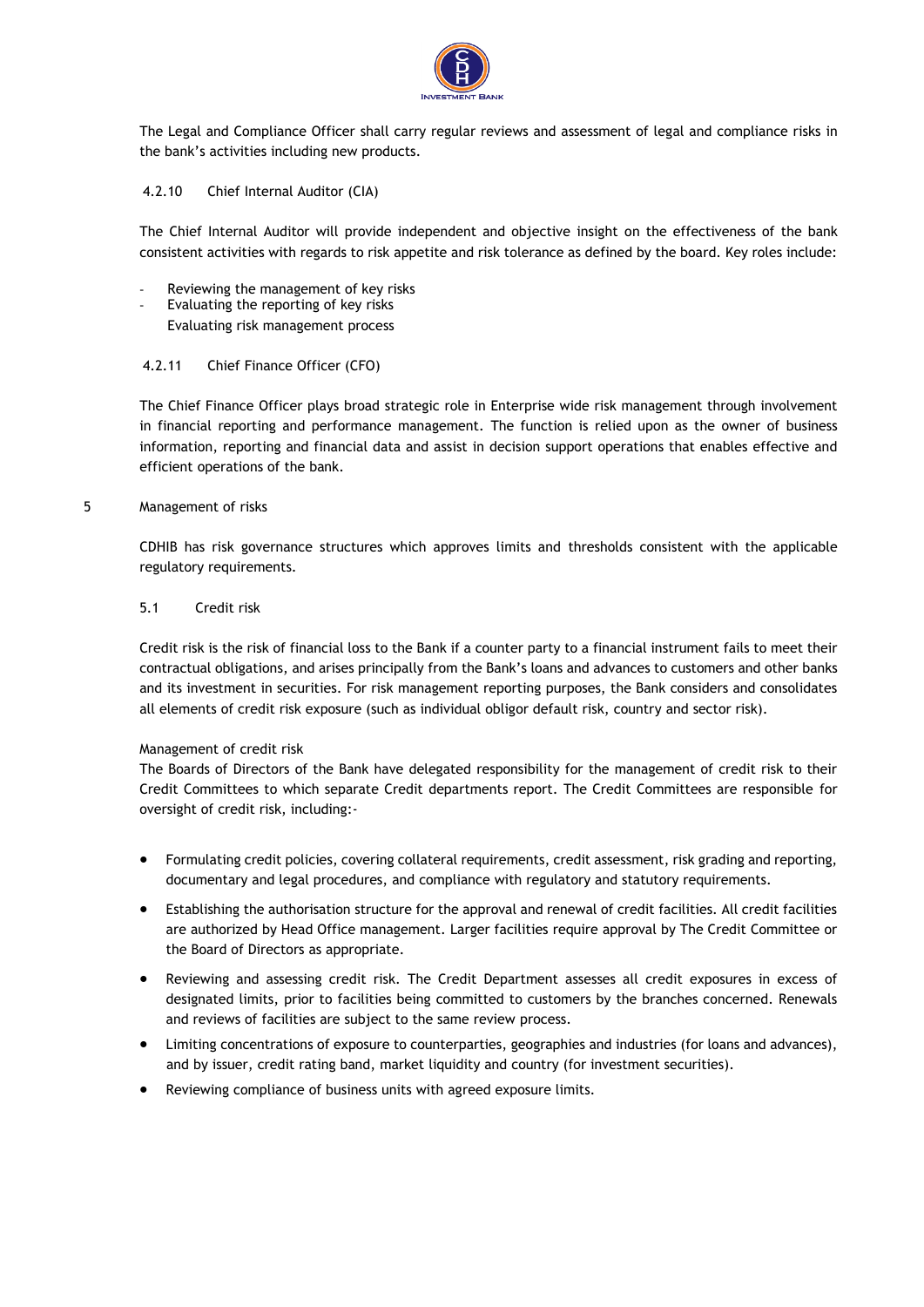

#### 5.1 Credit risk (continued)

#### Exposure to credit risk

The Bank's exposure to credit risk principally comprises loans and advances to customers analysed as follows:

Consolidated and Separate

|                                                                                                             |                       |      | Loans and advances to customers |                  |
|-------------------------------------------------------------------------------------------------------------|-----------------------|------|---------------------------------|------------------|
|                                                                                                             | Investment securities |      |                                 |                  |
|                                                                                                             | 2017                  | 2016 | 2017                            | 2016             |
| Standard (fully performing)                                                                                 | 9,351,745             |      | 13,208,767                      | 10,390,574       |
| Past due but not impaired                                                                                   |                       |      | 83,332                          | 6,584            |
| Past due and impaired                                                                                       |                       |      | 2,003,178                       | 674,430          |
| Gross exposure to credit risk                                                                               |                       |      | 15,295,277                      | 11,071,588       |
| Less: Allowance for impairment                                                                              |                       |      | (1, 138, 428)                   | (187, 379)       |
| Allowance for impairment                                                                                    |                       |      | (1, 294, 689)                   | (440, 150)       |
|                                                                                                             | 9,351,745             |      | 12,862,160                      | 10,444,059       |
| Neither past due nor impaired assets comprise:                                                              |                       |      |                                 |                  |
| Current 1-30 days (Standard)                                                                                | 9,351,745             |      | 13,208,767                      | 10,444,917       |
| Past due but not impaired loans and advances comprise:                                                      |                       |      |                                 | Consolidated and |
|                                                                                                             |                       |      | 2017                            | Separate<br>2016 |
| 30-60 days                                                                                                  |                       |      | 44,145                          | 6,584            |
| 61-90 days                                                                                                  |                       |      | 73,488                          | 203,101          |
| >90 days                                                                                                    |                       |      | 1,966,877                       | 471,329          |
|                                                                                                             |                       |      | 2,086,510                       | 681,014          |
| An estimate of the fair value of collateral held against loans<br>and advances to customers is shown below: |                       |      |                                 |                  |
| Against past due but not impaired                                                                           |                       |      |                                 |                  |
| Property                                                                                                    |                       |      | 231,400                         | 12,240           |
| Against neither past due nor impaired                                                                       |                       |      |                                 |                  |
| Property                                                                                                    |                       |      | 413,102                         | 985,679          |
| Motor vehicles                                                                                              |                       |      | 800,460                         | 287,146          |
| Others                                                                                                      |                       |      | 8,160,157                       | 8,958,251        |
|                                                                                                             |                       |      | 9,373,719                       | 10,231,076       |

The Group's policy is to pursue the timely realisation of the collateral in an orderly manner. The Group generally does not use the non-cash collateral for its own operations.

#### 5.1 Credit risk (continued)

Impaired loans and securities Impaired loans and securities are loans and securities for which the Group determines that it is probable that it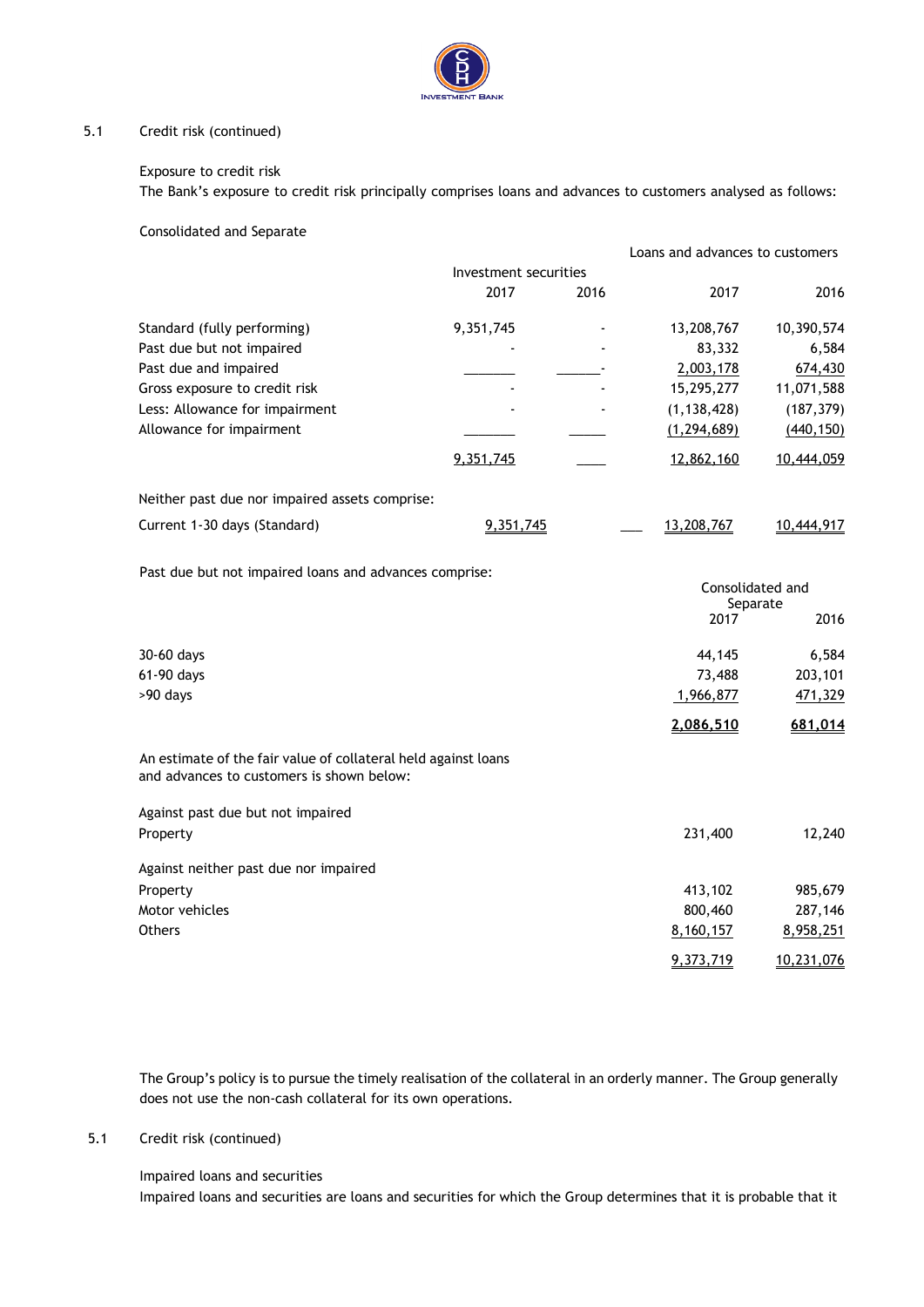

will be unable to collect all principal and/or interest due according to the contractual terms of the loan / securities agreements.

#### Past due but not impaired loans

These are loans and securities where contractual interest or principal payments are past due but the Group believes that impairment is not appropriate on the basis of the level of security / collateral available and / or the stage of collection of amounts owed to the Group.

#### Allowances for impairment

The Group establishes an allowance for impairment losses that represents its estimate of incurred losses in its loan portfolio. The main components of this allowance are a specific loss component that relates to individually significant exposures.

#### Impairment policy

The Group writes off a loan / security balance (and any related allowances for impairment losses) when the Credit committee determines that the loans / securities are uncollectible. This determination is reached after considering information such as the occurrence of significant changes in the borrower / issuer's financial position such that the borrower / issuer can no longer pay the obligation, or that proceeds from collateral will not be sufficient to pay back the entire exposure.

The Bank monitors concentrations of credit risk by sector. An analysis of concentrations of credit risk at the reporting date is shown below:

Economic sector risk concentrations within the customer loan portfolio were as follows:

|                      | Consolidated and Separate |            |
|----------------------|---------------------------|------------|
|                      | 2017                      | 2016       |
| Agriculture          | 718,245                   | 936,342    |
| Construction         | 464,475                   | 23,586     |
| Manufacturing        | 5,318,843                 | 3,348,307  |
| Wholesale and retail | 4,439,272                 | 2,819,903  |
| Tourism and leisure  | 2,811                     | 2,876      |
| Transport            | 736,961                   | 848,296    |
| <b>Others</b>        | 3,614,670                 | 3,092,278  |
|                      | 15,295,277                | 11,071,588 |

The risk that counterparties to trading instruments might default on their obligations is monitored on an on-going basis. In monitoring credit risk exposure, consideration is given to trading instruments with a positive fair value and the volatility of the fair value of trading instruments.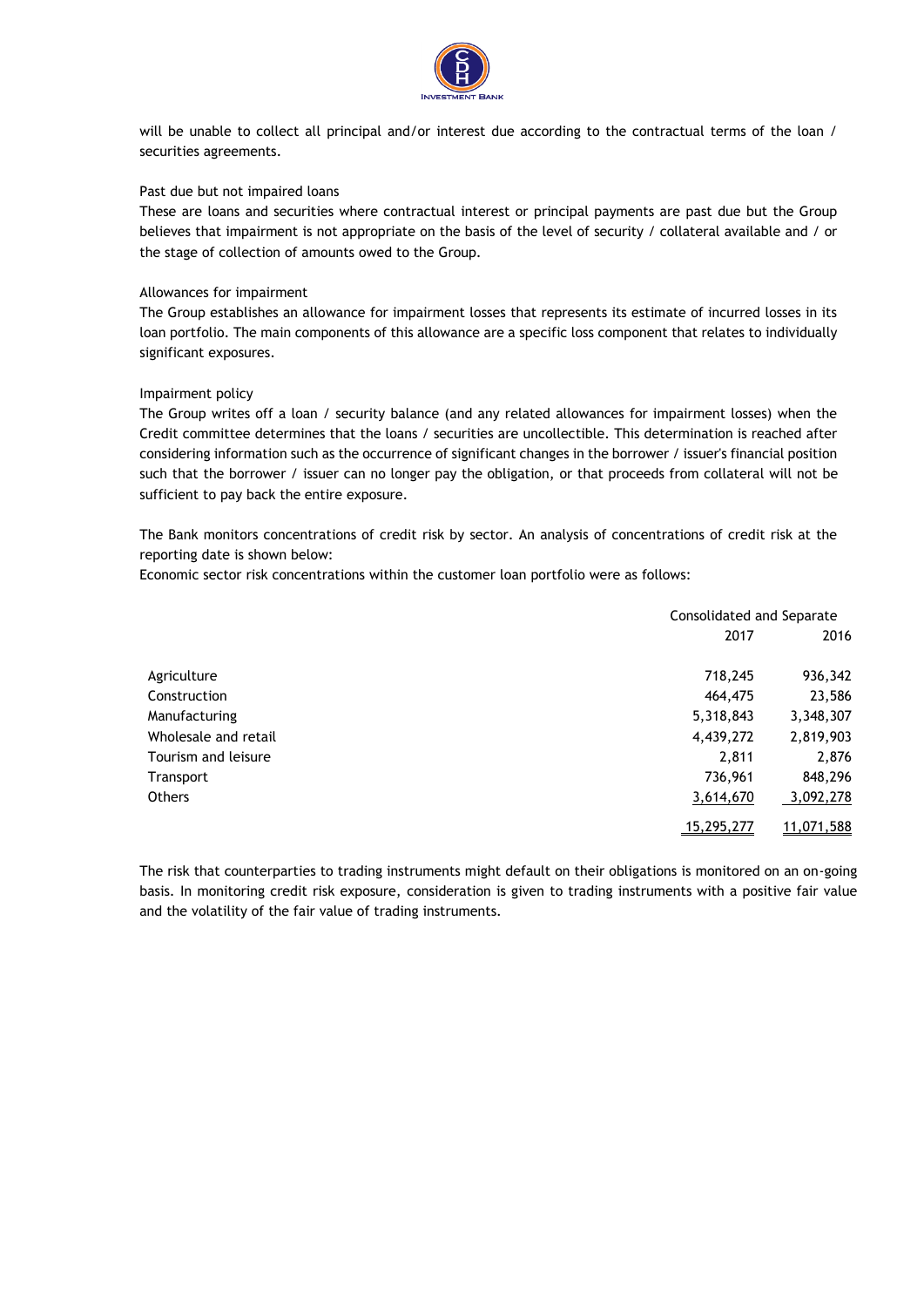

 $\overline{\phantom{a}}$ 

The credit quality of financial assets is managed by the Group. The table below shows the credit quality by class of financial asset for credit risk related items.

| Consolidated and Separate                                | Note | Performing |                    | Non - Performing |          |                          |            |                              |                   |
|----------------------------------------------------------|------|------------|--------------------|------------------|----------|--------------------------|------------|------------------------------|-------------------|
| 2017                                                     |      | Standard   | Special<br>Mention | Sub-<br>Standard | Doubtful | Loss                     | Total      | against<br>impaired<br>loans | Net<br>impairment |
| Credit quality                                           |      |            |                    |                  |          |                          |            |                              |                   |
| Financial assets at fair value through<br>profit or loss |      | 9,351,745  |                    |                  |          | $\blacksquare$           | 9,351,745  |                              |                   |
| Financial assets held to maturity                        |      | 23,965,922 |                    |                  |          | $\blacksquare$           | 23,965,922 |                              |                   |
| Loans and advances to related party                      |      | 2,437,836  |                    |                  |          | $\overline{\phantom{a}}$ | 2,437,836  |                              |                   |
| Loans and advances to other banks                        |      | 7,008,894  |                    |                  |          |                          | 7,008,894  |                              |                   |
| Loans and advances to customers                          |      | 13,208,761 |                    | 99,547           | 429,055  | ,557,908                 | 15,295,277 | 3,177,081                    | 1,294,689         |
| Total recognised financial instruments                   |      | 55,973,164 |                    | 99,547           | 429,055  | 1,557,908                | 58,059,674 | 3,177,081                    | 1,294,689         |
| 2016                                                     |      |            |                    |                  |          |                          |            |                              |                   |
| Credit quality                                           |      |            |                    |                  |          |                          |            |                              |                   |
| Financial assets at fair value through<br>profit or loss |      | 10,685,308 |                    |                  |          | $\overline{\phantom{a}}$ | 10,685,308 |                              |                   |
| Financial assets held to maturity                        |      | 36,449,244 |                    |                  |          |                          | 36,449,244 |                              |                   |
| Loans and advances to related party                      |      | 2,880,898  |                    |                  |          |                          | 2,880,898  |                              |                   |
| Loans and advances to customers                          |      | 10,390,574 | -                  | 170,295          | 177,434  | 333,285                  | 11,071,588 | 1,279,312                    | 440,150           |
| Total recognised financial instruments                   |      | 60,406,024 |                    | 170,295          | 177,434  | 333,285                  | 61,087,038 | 1,279,312                    | 440,150           |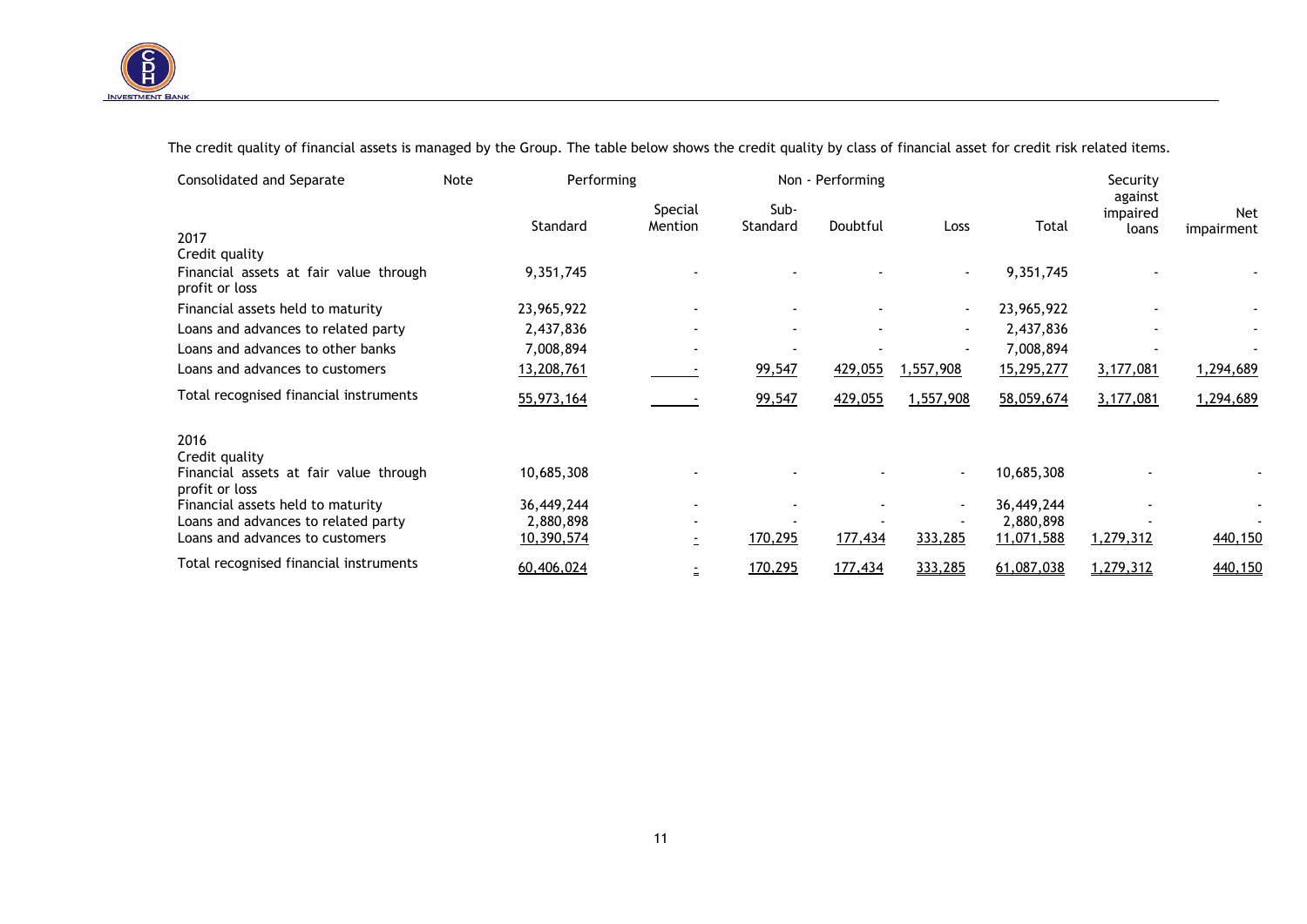

#### $\overline{5.1}$ Credit risk (continued)

Maximum exposure to credit risk without taking into account any collateral

The table below shows the maximum exposure to credit risk by class of financial instrument. Financial instruments include financial instruments defined and recognised under IAS 39 Financial Instruments: Recognition and measurement as well as other financial instruments not recognised. The maximum exposure is presented gross, before the effect of mitigation through the use of master netting and collateral agreements.

|                                                                                                  |                                          | Consolidated                             |                                          | Separate                                 |
|--------------------------------------------------------------------------------------------------|------------------------------------------|------------------------------------------|------------------------------------------|------------------------------------------|
| Gross maximum exposure                                                                           | 2017                                     | 2016                                     | 2017                                     | 2016                                     |
| Cash held with the Reserve Bank<br>of Malawi                                                     | 2,238,054                                | 1,611,267                                | 2,238,054                                | 1,611,267                                |
| Cash held with local banks<br>Cash held with foreign banks<br>Clearing balances<br>Cash balances | 5,843<br>1,391,842<br>(1,000)<br>315,076 | 866<br>1,859,924<br>(940,002)<br>496,799 | 5,843<br>1,391,842<br>(1,000)<br>315,076 | 866<br>1,859,924<br>(940,002)<br>496,799 |
| Financial assets at fair value<br>through profit or loss                                         | 9,351,745                                | 10,685,308                               | 9,351,745                                | 10,685,308                               |
| Financial assets held to maturity                                                                | 23,965,922                               | 36,449,244                               | 23,965,922                               | 36,449,244                               |
| Loans and advances to related<br>parties                                                         | 2,437,836                                | 2,880,898                                | 2,437,836                                | 2,880,898                                |
| Loans and advances to other<br>banks<br>Personal and Business Banking                            | 7,008,894                                |                                          | 7,008,894                                |                                          |
| - Other loans and advances<br>Corporate<br>Investment<br>and                                     | 1,247,620                                | 1,268,888                                | 1,247,620                                | 1,268,888                                |
| Banking:<br>- Corporate lending                                                                  | 12,546,702                               | 9,080,056                                | 12,546,702                               | 9,080,056                                |
| financial<br>Total<br>recognised<br>instruments                                                  | 60,508,534                               | 63, 393, 248                             | 60,508,534                               | 63, 393, 248                             |
| Financial guarantees                                                                             | 723,738                                  | 160,613                                  | 723,738                                  | 160,613                                  |
| financial<br>Total<br>unrecognised<br>instruments                                                | 723,738                                  | 160,613                                  | 723,738                                  | <u>160,613</u>                           |
| Total credit risk exposure                                                                       | 61,232,272                               | 63,553,861                               | 61,232,272                               | 63,553,861                               |

Net exposure to credit risk without taking into account any collateral or other credit enhancements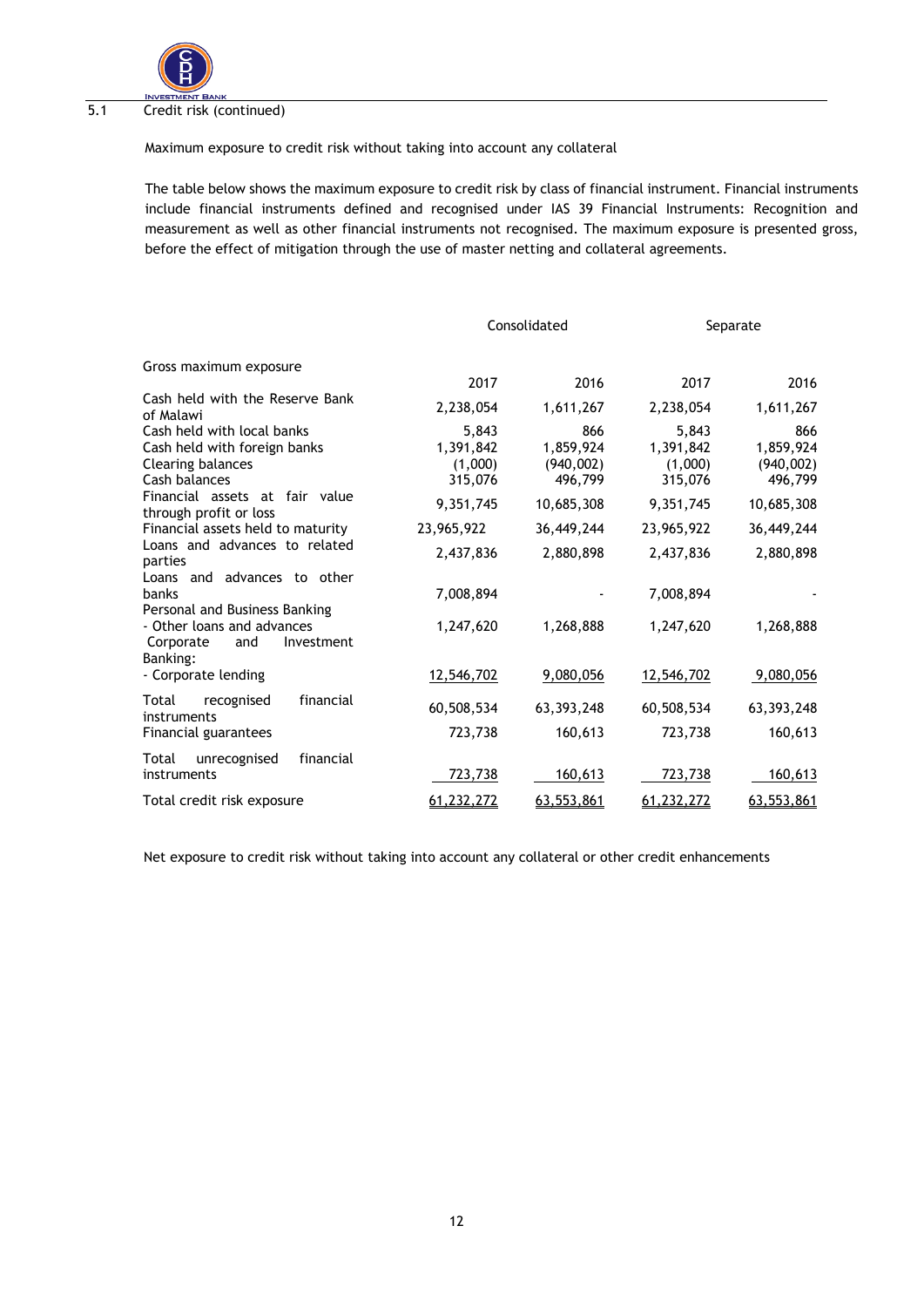

In respect of certain financial assets, the Group has legally enforceable rights to offset them with financial liabilities. However, in normal circumstances, there would be no intention of settling net, or of realising the financial assets and settling the financial liabilities simultaneously. Consequently, the financial assets are not offset against the respective financial liabilities for financial reporting purposes. However, the exposure to credit risk relating to the respective financial assets is mitigated as follows:

|                                     | At 31 December 2017        |                                |  |  |  |
|-------------------------------------|----------------------------|--------------------------------|--|--|--|
| Consolidated                        | Carrying amount            | Net exposure to<br>credit risk |  |  |  |
| Cash and balances with banks        | 3,949,815                  | 3,949,815                      |  |  |  |
| Loans and advances to related party | 2,437,836                  | 2,437,836                      |  |  |  |
| Loans and advances to other banks   | 7,008,894                  | 7,008,894                      |  |  |  |
| Loans and advances to customers     | 12,862,160<br>33,317,667   | 12,862,160<br>33,317,667       |  |  |  |
| <b>Financial assets</b>             | 59,576,372                 | 59,576,372                     |  |  |  |
|                                     |                            | At 31 December 2016            |  |  |  |
| Consolidated                        | Carrying amount            | Net exposure to<br>credit risk |  |  |  |
| Cash and balances with banks        | 3,028,854                  | 3,028,854                      |  |  |  |
| Loans and advances to related party | 2,880,898                  | 2,880,898                      |  |  |  |
| Loans and advances to customers     | 10,444,059<br>47, 134, 552 | 10,444,059<br>47, 134, 552     |  |  |  |
| Financial assets                    | 63,488,363                 | 63,488,363                     |  |  |  |
|                                     |                            | At 31 December 2017            |  |  |  |
| Separate                            | Carrying<br>amount         | Net exposure to<br>credit risk |  |  |  |
| Cash and balances with banks        | 3,949,815                  | 3,949,815                      |  |  |  |
| Loans and advances to other banks   | 2,437,836                  | 2,437,836                      |  |  |  |
| Loans and advances to other banks   | 7,008,894                  | 7,008,894                      |  |  |  |
| Loans and advances to customers     | 12,862,160<br>33,317,667   | 12,862,160<br>33,317,667       |  |  |  |
| <b>Financial assets</b>             | 59,576,372                 | 59,576,372                     |  |  |  |
|                                     |                            | At 31 December 2016            |  |  |  |
| Separate                            | Carrying<br>amount         | Net exposure to<br>credit risk |  |  |  |
| Cash and balances with banks        | 3,028,854                  | 3,028,854                      |  |  |  |
| Loans and advances to other banks   | 2,880,898                  | 2,880,898                      |  |  |  |
| Loans and advances to customers     | 10,444,059<br>47, 134, 552 | 10,444,059<br>47, 134, 552     |  |  |  |
| <b>Financial assets</b>             | 63,488,363                 | 63,488,363                     |  |  |  |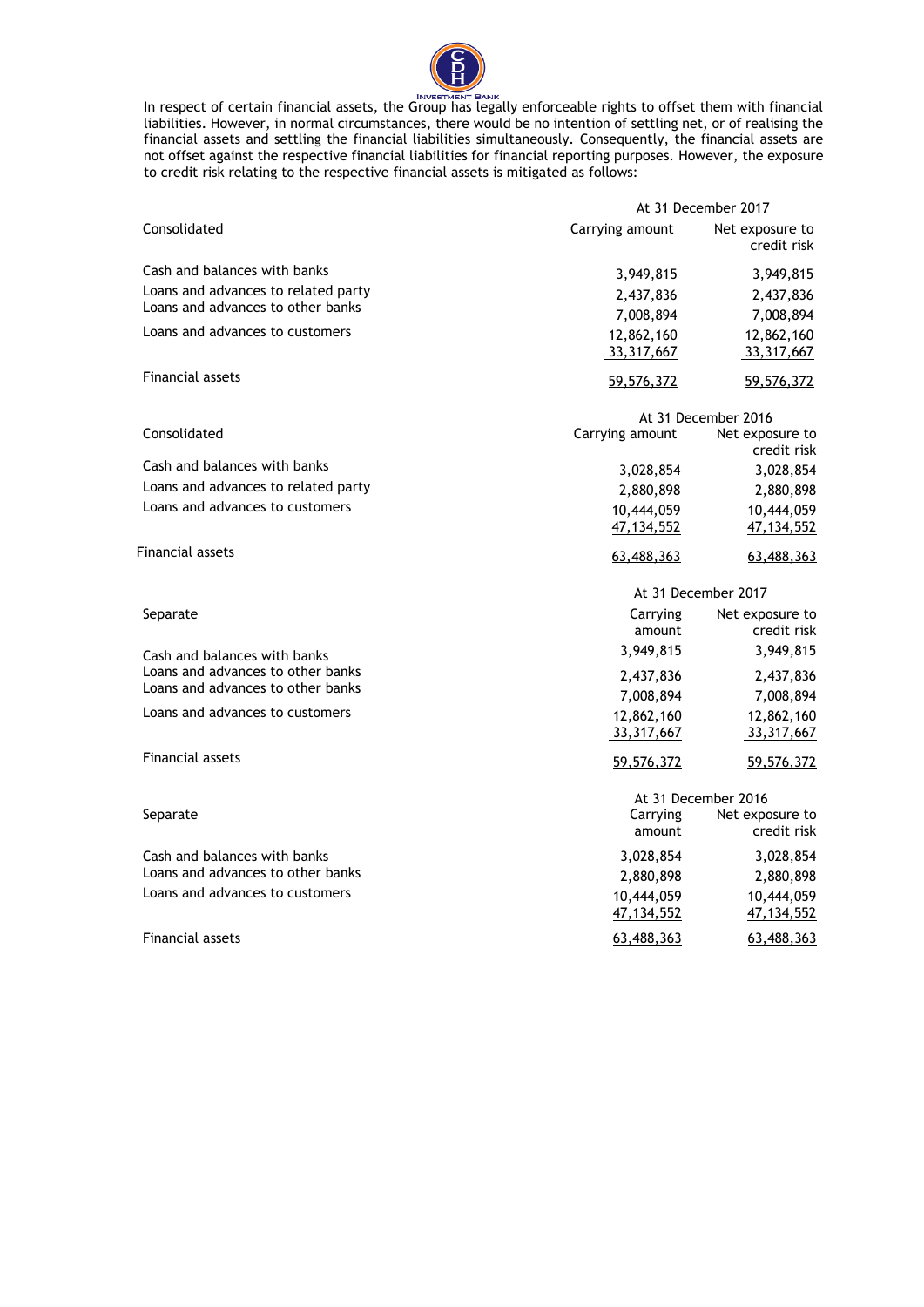

Collateral held and other credit enhancements and their financial effect

The Group hold collateral and other credit enhancements against certain of its credit exposures. The table below sets out the principle types of collateral held against different types of financial assets.

Type of credit exposure

|                                        |      |      | Principle type of collateral |
|----------------------------------------|------|------|------------------------------|
|                                        | 2017 | 2016 | held                         |
| Loans and advances to banks            | %    | %    |                              |
| - Inter-bank placement                 | 100  | 100  | Marketable securities        |
| Loans and advances to retail customers |      |      |                              |
| - Personal loans                       | 92   | 95.  | Cash and property            |
| Loan advances to corporate customers   |      |      |                              |
| - Asset Finance                        | 100  | 100  | Property and equipment       |
| - Other                                | 90   | 90   | Commercial<br>property       |
|                                        |      |      | floating<br>charges<br>over  |
|                                        |      |      | corporate assets             |

Loan and advances to corporate customers

The general credit worthiness of a corporate customer tends to be the most relevant indicator of credit quality of a loan extended to it. However, collateral provides additional security and the Group generally requests that corporate borrowers provide it. The Group may take collateral in the form of a first change over real estate, floating charges over all corporate assets and other liens and guarantees.

Because the Group's focus on corporate customers' creditworthiness, the Group does not routinely update the valuation of collateral held against all loans to corporate customers. Valuation of collateral is updated when the credit risk of a loan significantly deteriorates significantly and the loan is monitored more closely for impaired loans, the group obtains appraisals of collateral measurement.

Other types of collateral and credit enhancements

In addition to the collateral included in the table above, the Group also holds other types of collateral and credit enhancements such as second charges for which specific values are not generally available. Assets obtained by taking possession of collateral.

Details of financial and non-financial assets obtained by the Group during the year by taking possession of collateral held as security against loans and advances as well as calls made on credit enhancements and held at the year-end are shown below:

| Consolidated and Separate | 2017      | 2016       |
|---------------------------|-----------|------------|
| Property                  | 413,102   | 985,679    |
| <b>Motor Vehicles</b>     | 800,460   | 287,146    |
| <b>Stocks</b>             | 433,750   | 2,172,620  |
| Guarantees                | 607,275   | 654,637    |
| Cash                      | 2,709,132 | 2,333,107  |
| <b>Debentures</b>         | 506,250   | 361,387    |
| <b>Others</b>             | 3,903,750 | 3,436,500  |
|                           | 9,373,719 | 10,231,076 |

The Group policy is to pursue timely realisation of the collateral in an orderly manner. The Group generally does not use the non-cash collateral for its own operations but will be actively marketed to be sold.

Liquidity risk is the risk that the Group will encounter difficulty in meeting obligations arising from its financial liabilities.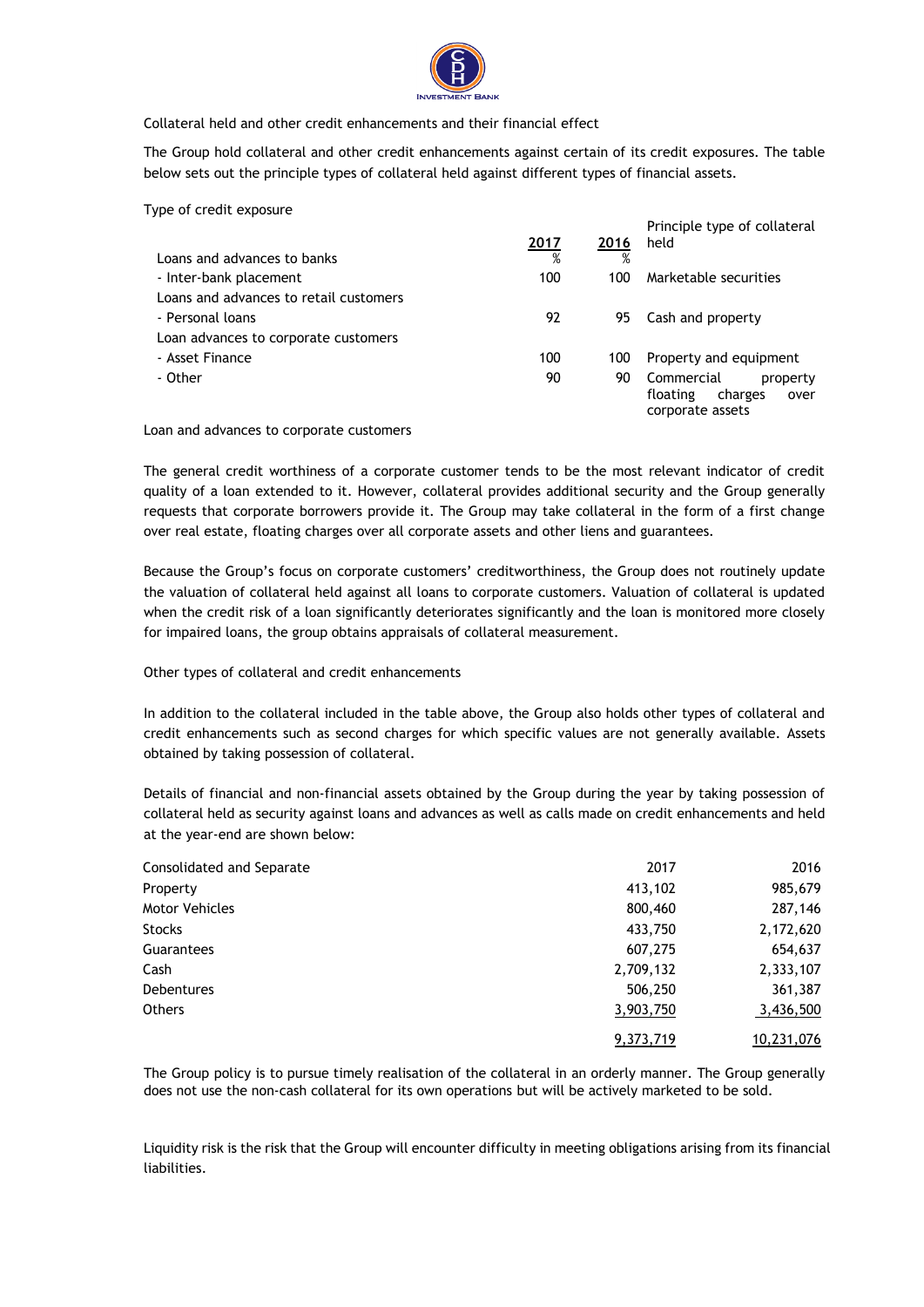

#### Management of liquidity risk

The Group's approach to managing liquidity is to ensure as far as possible that it will always have sufficient liquidity to meet its liabilities when due, both under stressed and normal conditions, without causing damage to the Group's reputation.

The daily liquidity position is monitored. It is assumed that under normal circumstances customer demand deposits will remain stable or increase in value and unrecognised loan/ overdraft commitments are not expected to be immediately drawn down in their entirety. Regular stress testing is done under normal and severe, market conditions and the results are discussed with the Asset and Liability Committee (ALCO) and the Board Risk and Compliance Committee (BRC).

All liquidity policies and procedures are subject to review and approval by ALCO. These are management committees which meet once a month or more often if necessary. The daily monitoring of liquidity is the responsibility of an integrated treasury department which monitors the level of mismatches in the maturity positions of assets and liabilities.

#### Asset and Liability Management Committee (ALCO)

The primary objective of ALCO is to ensure a proper balance in terms of maturity profile, cost and yield, risk exposure etc. between funds mobilized and funds deployed. ALCO seeks to manage risks in order to minimize the volatility of net interest income and protect the long term economic value of the Bank. The committee also monitors the capital adequacy of the Bank.

Key functions of ALCO include setting pricing guidelines for assets and liabilities, setting limits and managing liquidity risk and interest rate risk and ensuring that contingency funding plans are in place to avert funding crises.

The table below analyses financial assets and financial liabilities into relevant maturity rankings based on the remaining contractual maturities: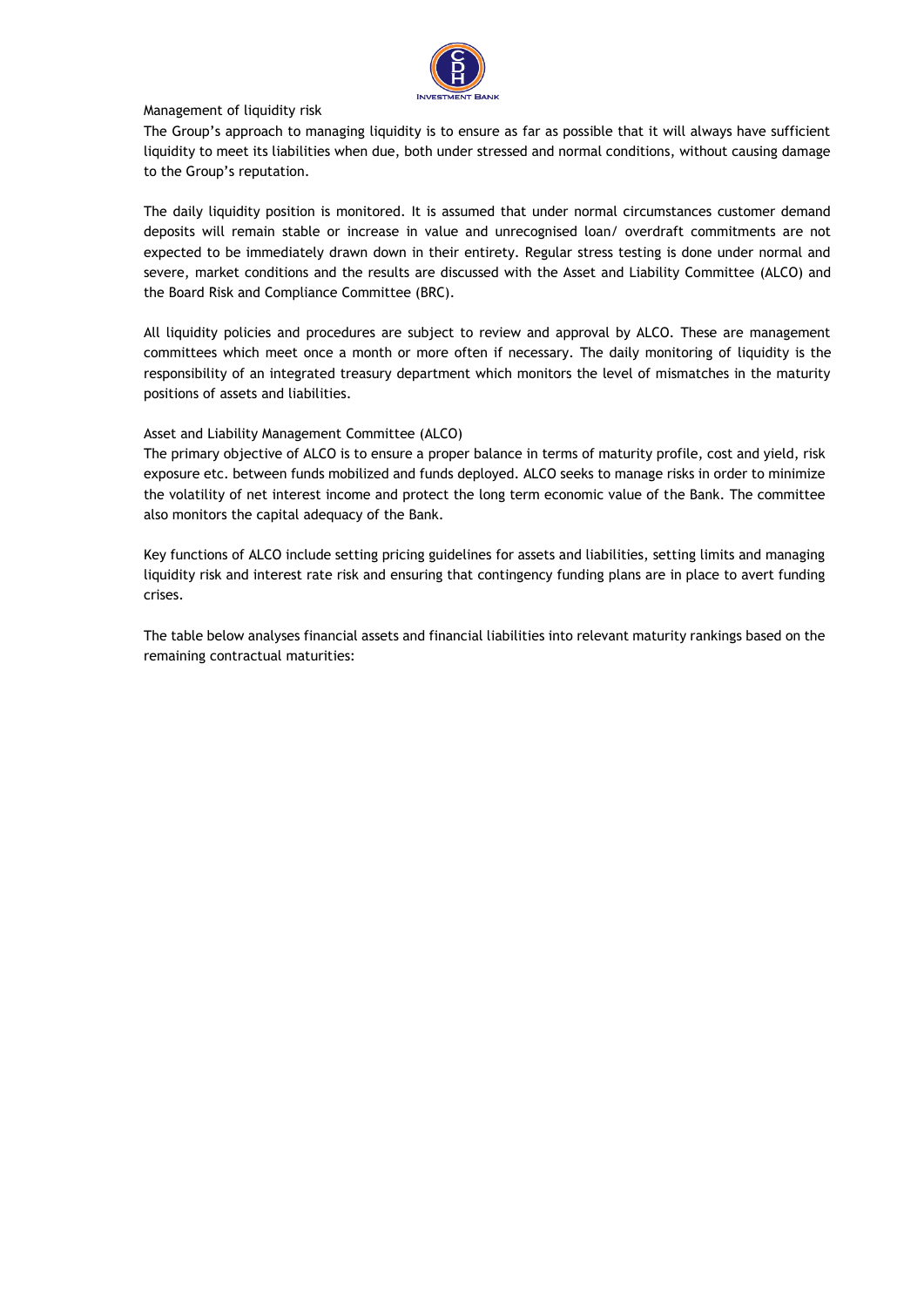

 $\sim$   $\sim$ 

| Consolidated                           |            | Cash         |                |                |                |               |            |
|----------------------------------------|------------|--------------|----------------|----------------|----------------|---------------|------------|
|                                        | Carrying   | inflow/      | Up to          |                |                |               |            |
| 2017                                   | amount     | (outflow)    | 1 month        | $1-3$ months   | 3-6 months     | 6-12 months   | 1-3 years  |
| <b>ASSETS</b>                          |            |              |                |                |                |               |            |
| Cash and cash equivalents              | 3,949,815  | 3,949,815    | 3,949,815      |                |                |               |            |
| Loans and advances to customers        | 12,862,160 | 14,616,073   | 3,029,307      | 2,251,605      | 983,369        | 5,584,264     | 2,767,528  |
| Loans and advances to related party    | 2,437,836  | 2,478,669    | 1,591,312      | 364,029        |                | 523,328       |            |
| Loans and advances to other banks      | 7,008,894  | 7,011,491    | 7,011,491      |                |                |               |            |
| Financial assets at fair value through | 9,351,745  | 12,394,826   | 1,562,137      |                | 1,407,179      | 7,422,080     | 2,003,430  |
| profit or loss                         |            |              |                |                |                |               |            |
| Financial assets held to maturity      | 23,965,922 | 32,549,799   | 66,333         | 6,225,764      | 757,710        | 10,160,401    | 15,339,591 |
| Amounts due from related parties       | 127,747    | 127,747      | 127,747        |                |                |               |            |
| Total assets                           | 59,704,119 | 73,128,420   | 17,338,142     | 8,841,398      | 3,148,258      | 23,690,073    | 20,110,549 |
| <b>LIABILITIES</b>                     |            |              |                |                |                |               |            |
| Current and savings account            | 7,340,872  | 7,339,180    | 7,339,180      |                |                |               |            |
| Foreign currency accounts              | 3,115,063  | 3,108,366    | 3,108,366      |                |                |               |            |
| Term deposit accounts                  | 15,740,544 | 15,973,804   | 8,554,073      | 3,770,855      | 2,282,228      | 1,366,648     |            |
| Investment funds                       | 30,489,716 | 31,760,934   | 11,342,956     | 7,802,048      | 6,414,648      | 6,201,282     |            |
| Subordinated debt                      | 1,000,000  | 1,000,000    |                |                |                |               | 1,000,000  |
| Balances due to other banks            | 135,000    | 135,000      | 135,000        |                |                |               |            |
|                                        |            |              |                |                |                |               |            |
| <b>Total liabilities</b>               | 57,821,195 | 59, 317, 284 | 30,479,575     | 11,572,903     | 8,696,876      | 7,567,930     | 1,000,000  |
| Net liquidity gap                      | 1,882,924  | 13,811,136   | (13, 141, 433) | (2, 731, 505)  | (5,548,618)    | 16, 122, 143  | 19,110,549 |
|                                        |            |              |                |                |                |               |            |
| Cumulative liquidity gap               |            |              | (13, 141, 433) | (15, 872, 938) | (21, 421, 556) | (5, 299, 413) | 13,811,136 |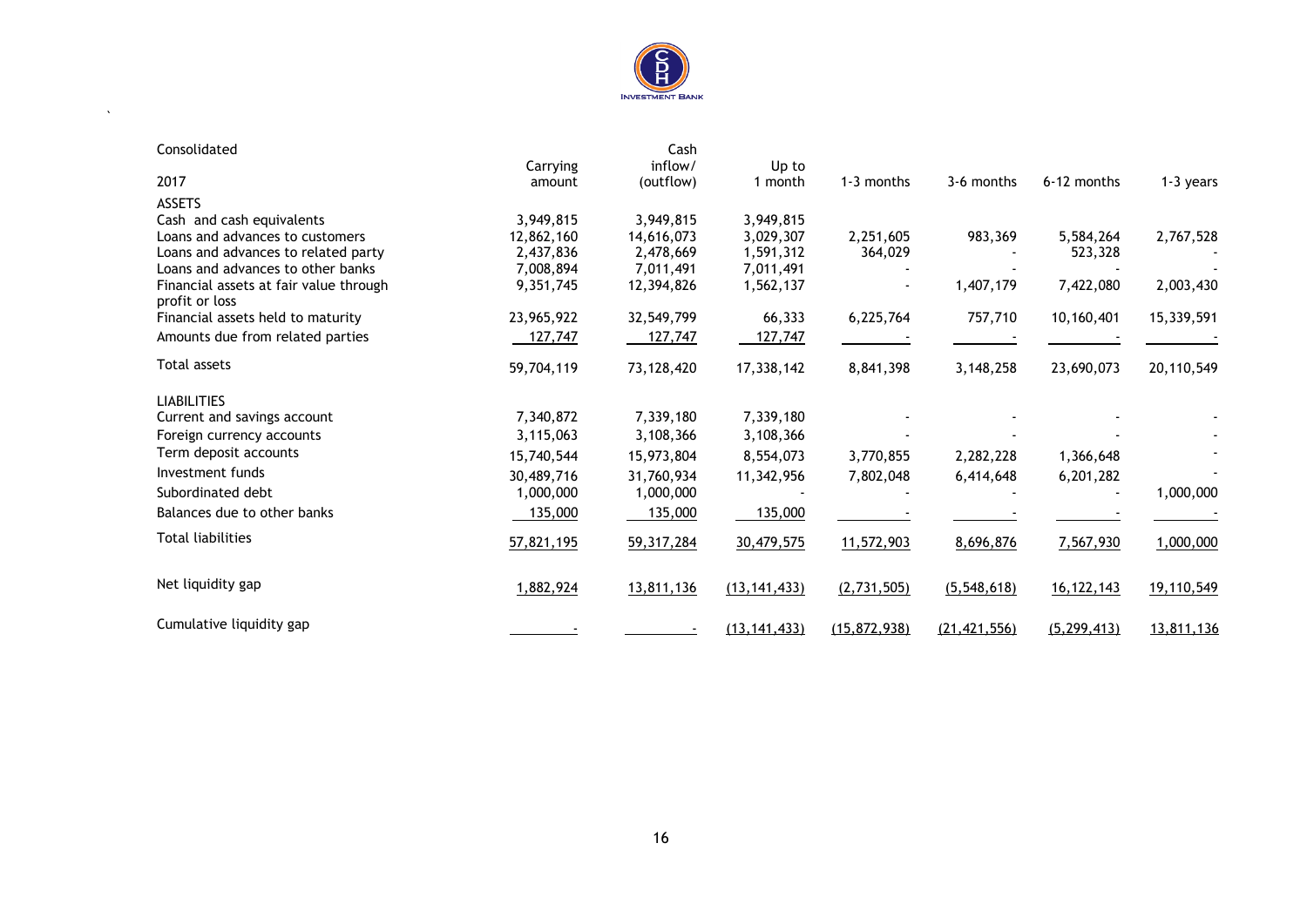| Consolidated                     |              | Cash       |                |                |                |               |            |
|----------------------------------|--------------|------------|----------------|----------------|----------------|---------------|------------|
|                                  | Carrying     | inflow/    | Up to          |                |                |               |            |
| 2016                             | amount       | (outflow)  | 1 month        | 1-3 months     | 3-6 months     | 6-12 months   | 1-3 years  |
| <b>ASSETS</b>                    |              |            |                |                |                |               |            |
| Cash and cash equivalents        | 3,028,854    | 3,028,854  | 3,028,854      |                |                |               |            |
| Loans and advances to customers  | 10,444,059   | 12,813,273 | 2,637,719      | 114,664        | 1,609,874      | 2,804,479     | 5,646,519  |
| Financial assets                 | 47, 134, 552 | 45,802,534 | 1,028,261      | 4,072,314      | 20,773,322     | 14,567,124    | 5,361,513  |
| Amounts due from related parties | 148,820      | 148,820    | 148,820        |                |                |               |            |
| Balances due from other banks    | 2,880,898    | 3,214,622  |                | 617,411        |                | 2,597,211     |            |
| Total assets                     | 63,637,183   | 65,008,103 | 6,843,654      | 4,804,389      | 22,383,196     | 19,968,814    | 11,008,032 |
| <b>LIABILITIES</b>               |              |            |                |                |                |               |            |
| Current and savings account      | 5,256,053    | 5,249,602  | 5,249,602      |                |                |               |            |
| Foreign currency accounts        | 3,673,371    | 3,666,623  | 3,666,623      |                |                |               |            |
| Term deposit accounts            | 11,433,267   | 11,264,190 | 28,808         | 8,601,055      | 2,634,327      |               |            |
| Investment funds                 | 33,769,619   | 31,125,529 | 11,264,420     | 12,340,431     | 4,420,678      | 3,100,000     |            |
| Subordinated debt                | 1,000,000    | 1,000,000  |                |                |                |               | 1,000,000  |
| Balances due to other banks      | 5,950,000    | 5,950,000  | 5,950,000      |                |                |               |            |
| <b>Total liabilities</b>         | 61,082,310   | 58,255,944 | 26, 159, 453   | 20,941,486     | 7,055,005      | 3,100,000     | 1,000,000  |
| Net liquidity gap                | 2,554,873    | 6,752,159  | (19, 315, 799) | (16, 137, 097) | 15,328,191     | 16,868,814    | 10,008,032 |
| Cumulative liquidity gap         |              |            | (19, 315, 799) | (35, 452, 896) | (20, 124, 705) | (3, 255, 891) | 6,752,141  |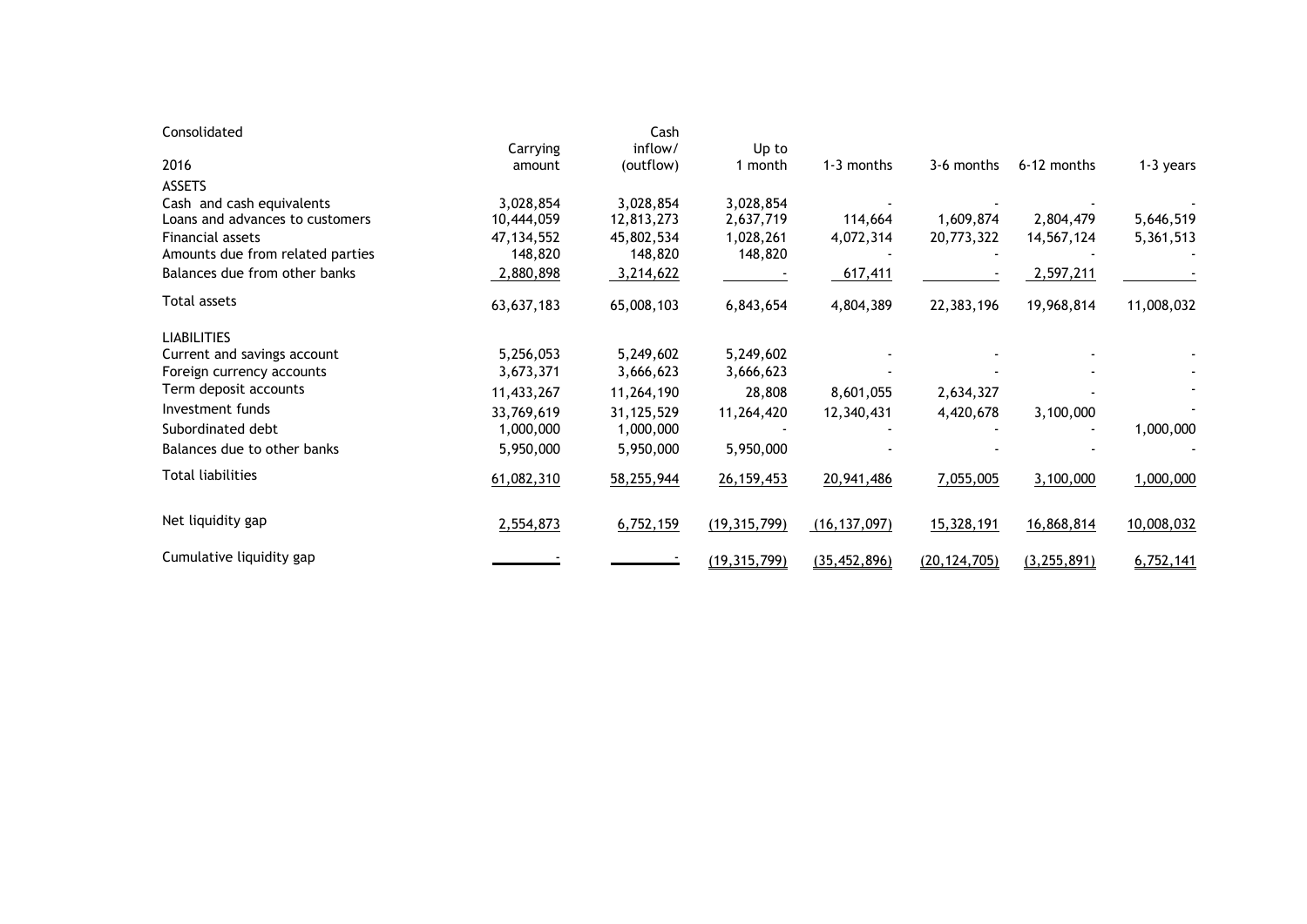| Separate                                                 |                 | Cash         |                |                |                |               |            |
|----------------------------------------------------------|-----------------|--------------|----------------|----------------|----------------|---------------|------------|
|                                                          | Carrying amount | inflow/      | Up to          |                |                |               |            |
| 2017                                                     |                 | (outflow)    | month          | 1-3 months     | 3-6 months     | 6-12 months   | 1-3 years  |
| <b>ASSETS</b>                                            |                 |              |                |                |                |               |            |
| Cash and cash equivalents                                | 3,949,815       | 3,949,815    | 3,949,815      |                |                |               |            |
| Loans and advances to customers                          | 12,862,160      | 14,616,073   | 3,029,307      | 2,251,605      | 983,369        | 5,584,264     | 2,767,507  |
| Loans and advances to related party                      | 2,437,836       | 2,478,669    | 1,591,312      | 364,029        |                | 523,328       |            |
| Loans and advances to other banks                        | 7,008,894       | 7,011,491    | 7,011,491      |                |                |               |            |
| Financial assets at fair value through profit<br>or loss | 9,351,745       | 12,394,826   | 1,562,137      |                | 1,407,179      | 7,422,080     | 2,003,430  |
| Financial assets held to maturity                        | 23,965,922      | 32,549,799   | 66,333         | 6,225,764      | 757,710        | 10,160,401    | 15,339,591 |
| Amounts due from related parties                         | 127,747         | 127,747      | 127,747        |                |                |               |            |
| Total assets                                             | 59,704,119      | 73,128,420   | 17,338,142     | 8,841,398      | 3, 148, 258    | 23,690,073    | 20,110,528 |
| <b>LIABILITIES</b>                                       |                 |              |                |                |                |               |            |
| Current and savings account                              | 7,340,872       | 7,339,180    | 7,339,180      |                |                |               |            |
| Foreign currency accounts                                | 3,115,063       | 3,108,366    | 3,108,366      |                |                |               |            |
| Term deposit accounts                                    | 15,740,544      | 15,973,804   | 8,554,073      | 3,770,855      | 2,282,228      | 1,366,648     |            |
| Investment funds                                         | 30,489,716      | 31,760,934   | 11,342,956     | 7,802,048      | 6,414,648      | 6,201,282     |            |
| Subordinated liability                                   | 1,000,000       | 1,000,000    |                |                |                |               | 1,000,000  |
| Balances due to other banks                              | 135,000         | 135,000      | 135,000        |                |                |               |            |
| <b>Total liabilities</b>                                 | 57,821,195      | 59, 317, 284 | 30,479,575     | 11,572,903     | 8,696,876      | 7,567,930     | 1,000,000  |
| Net liquidity gap                                        | 1,882,924       | 13,811,136   | (13, 141, 433) | (2, 731, 505)  | (5,548,618)    | 16, 122, 143  | 19,110,528 |
| Cumulative liquidity gap                                 |                 |              | (13, 141, 433) | (15, 872, 938) | (21, 421, 556) | (5, 299, 413) | 13,811,115 |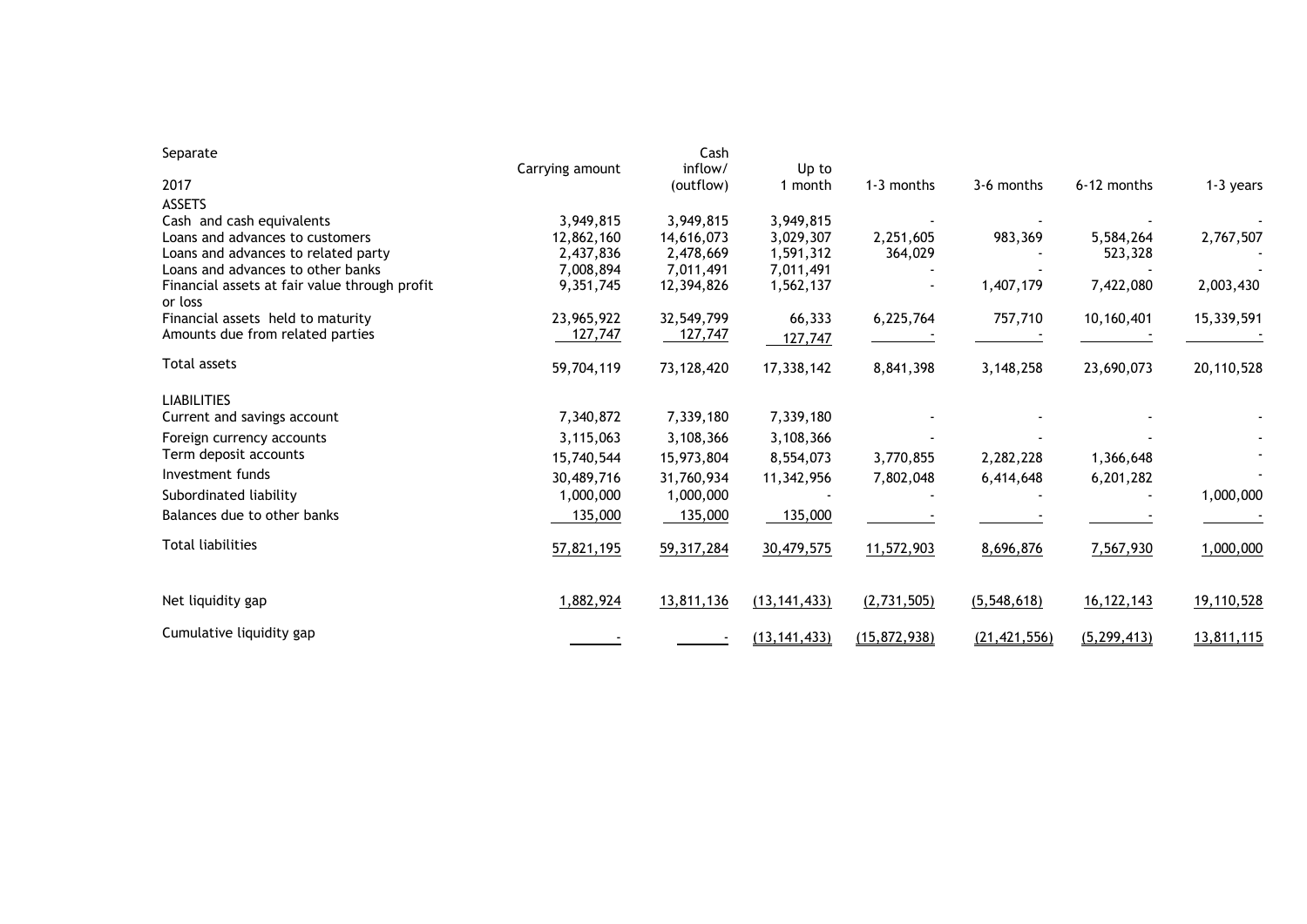| Separate                         | Carrying amount | Cash<br>inflow/ | Up to          |                |                |               |            |
|----------------------------------|-----------------|-----------------|----------------|----------------|----------------|---------------|------------|
| 2016                             |                 | (outflow)       | 1 month        | 1-3 months     | 3-6 months     | 6-12 months   | 1-3 years  |
| <b>ASSETS</b>                    |                 |                 |                |                |                |               |            |
| Cash and cash equivalents        | 3,028,854       | 3,028,854       | 3,028,854      |                |                |               |            |
| Loans and advances to customers  | 10,444,059      | 12,813,273      | 2,637,719      | 114,664        | 1,609,874      | 2,804,479     | 5,646,519  |
| Financial assets                 | 47, 134, 552    | 45,802,534      | 1,028,261      | 4,072,314      | 20,773,322     | 14,567,124    | 5,361,513  |
| Amounts due from related parties | 148,820         | 148,820         | 148,820        |                |                |               |            |
| Balances due from other banks    | 2,880,898       | 3,214,622       |                | 617,411        |                | 2,597,211     |            |
| Total assets                     | 63,637,183      | 65,008,103      | 6,843,654      | 4,804,389      | 22,383,196     | 19,968,814    | 11,008,032 |
| <b>LIABILITIES</b>               |                 |                 |                |                |                |               |            |
| Current and savings account      | 5,256,053       | 5,249,602       | 5,249,602      |                |                |               |            |
| Foreign currency accounts        | 3,673,371       | 3,666,623       | 3,666,623      |                |                |               |            |
| Term deposit accounts            | 11,433,267      | 11,264,190      | 28,808         | 8,601,055      | 2,634,327      |               |            |
| Investment funds                 | 33,769,619      | 31,125,529      | 11,264,420     | 12,340,431     | 4,420,678      | 3,100,000     |            |
| Subordinated liabilities         | 1,000,000       | 1,000,000       |                |                |                |               | 1,000,000  |
| Balances due to other banks      | 5,950,000       | 5,950,000       | 5,950,000      |                |                |               |            |
| <b>Total liabilities</b>         | 61,082,310      | 58,255,944      | 26, 159, 453   | 20,941,486     | 7,055,005      | 3,100,000     | 1,000,000  |
| Net liquidity gap                | 2,554,873       | 6,752,159       | (19, 315, 799) | (16, 137, 097) | 15,328,191     | 16,868,814    | 10,008,032 |
| Cumulative liquidity gap         |                 |                 | (19, 315, 799) | (35, 452, 896) | (20, 124, 705) | (3, 255, 891) | 6,752,141  |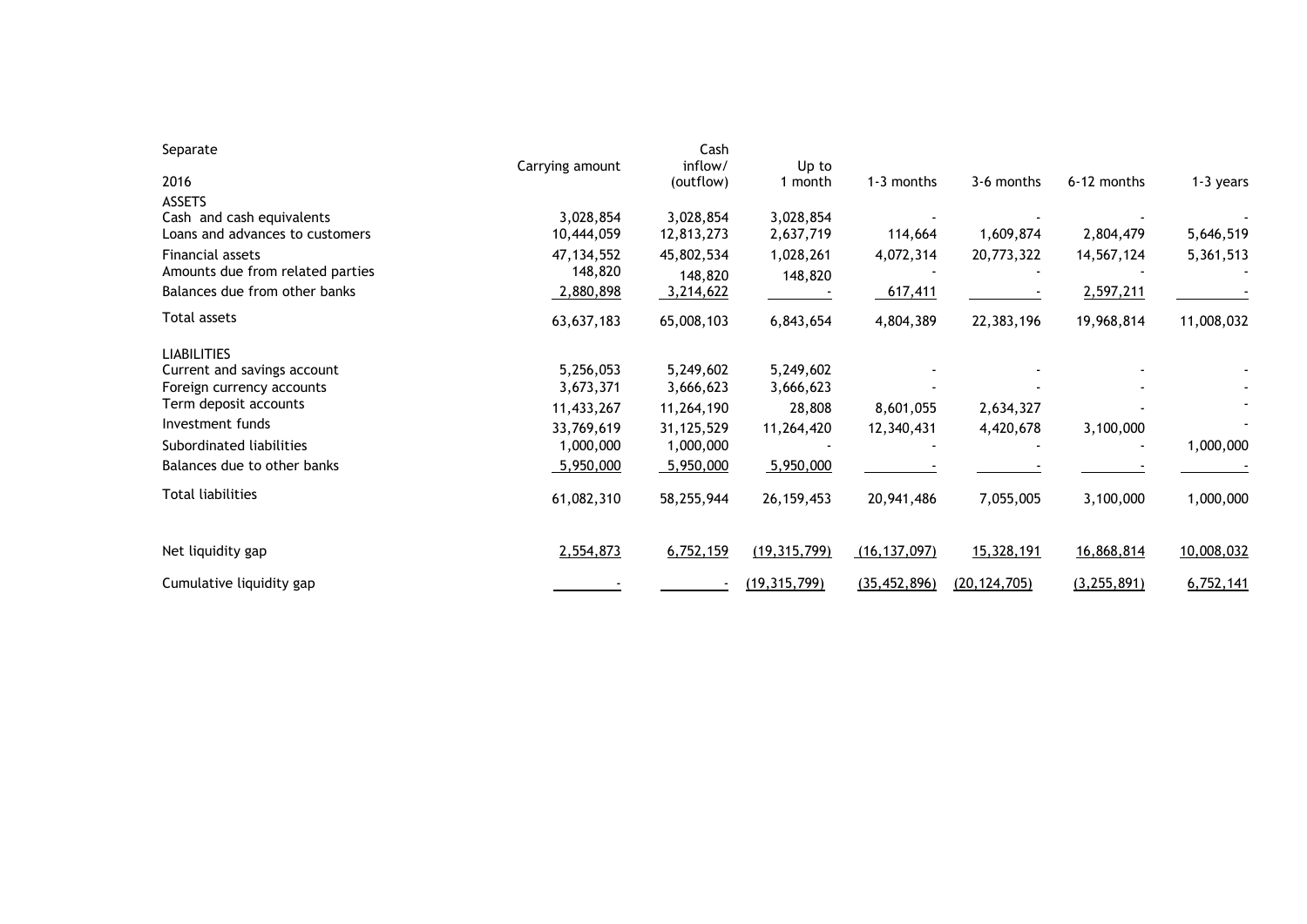

#### 5.2 Liquidity risk

The previous table shows the undiscounted cash flows on the Group's financial assets and liabilities on the basis of their expected maturities as opposed to their earliest possible contractual maturity. Out of these, 20% are demand deposits and overdrafts, and are classified in the up to one month category with the balance in the 1-3 years category as the Group's expected cash flows on these instruments varies significantly from their contractual maturity profile.

The Reserve Bank of Malawi has issued the following guidelines on the management of liquidity:

- Liquidity Ratio 1: Net liquidity (total liquid assets less suspense accounts in foreign currency) divided by total deposits must be at least 30 percent.
- Liquidity Ratio 2: Net liquidity (total liquid assets less suspense account in foreign currency and cheques in the course of collection) divided by total deposits must be at least 20 percent.

Liquidity Ratios 1 and 2 were as specified below:

| Consolidated and Separate |         |        |
|---------------------------|---------|--------|
|                           | 2017    | 2016   |
| Liquidity Ratio I         | 53.69 % | 68.06% |
| Liquidity Ratio II        | 53.69 % | 68.06% |

#### 5.3 Market risk

#### Market risk management policy

Market risk is the risk that changes in market prices, such as interest rates and foreign exchange rates will affect the Group income or the value of its holding of financial instruments. The objective of the Group's market risk management policy is to manage and control market risk exposures within acceptable parameters while optimizing the return on risk.

#### 5.3.1 Foreign exchange risk

Foreign exchange rate risk is the potential impact of adverse currency rates movements on earnings and economic value. It arises from change in value of local currency against foreign currencies.

Foreign currency transactions and positions are monitored by senior management and ALCO.

#### 5.3.1 Foreign exchange risk (continued)

The responsibilities of the Integrated Treasury Department include monitoring of foreign exchange risk. This involves the risks of the Group incurring financial loss on settlement of foreign exchange positions taken in both the trading and banking books. The foreign exchange positions arise from the following activities:-

- Trading in foreign currencies through spot, forward and option transactions as a market maker or position taker, including the unhedged position arising from customer driven foreign exchange transactions.
- Holding foreign currency position in the bank books (e.g. in the form of loans, deposits, cross border investments, etc).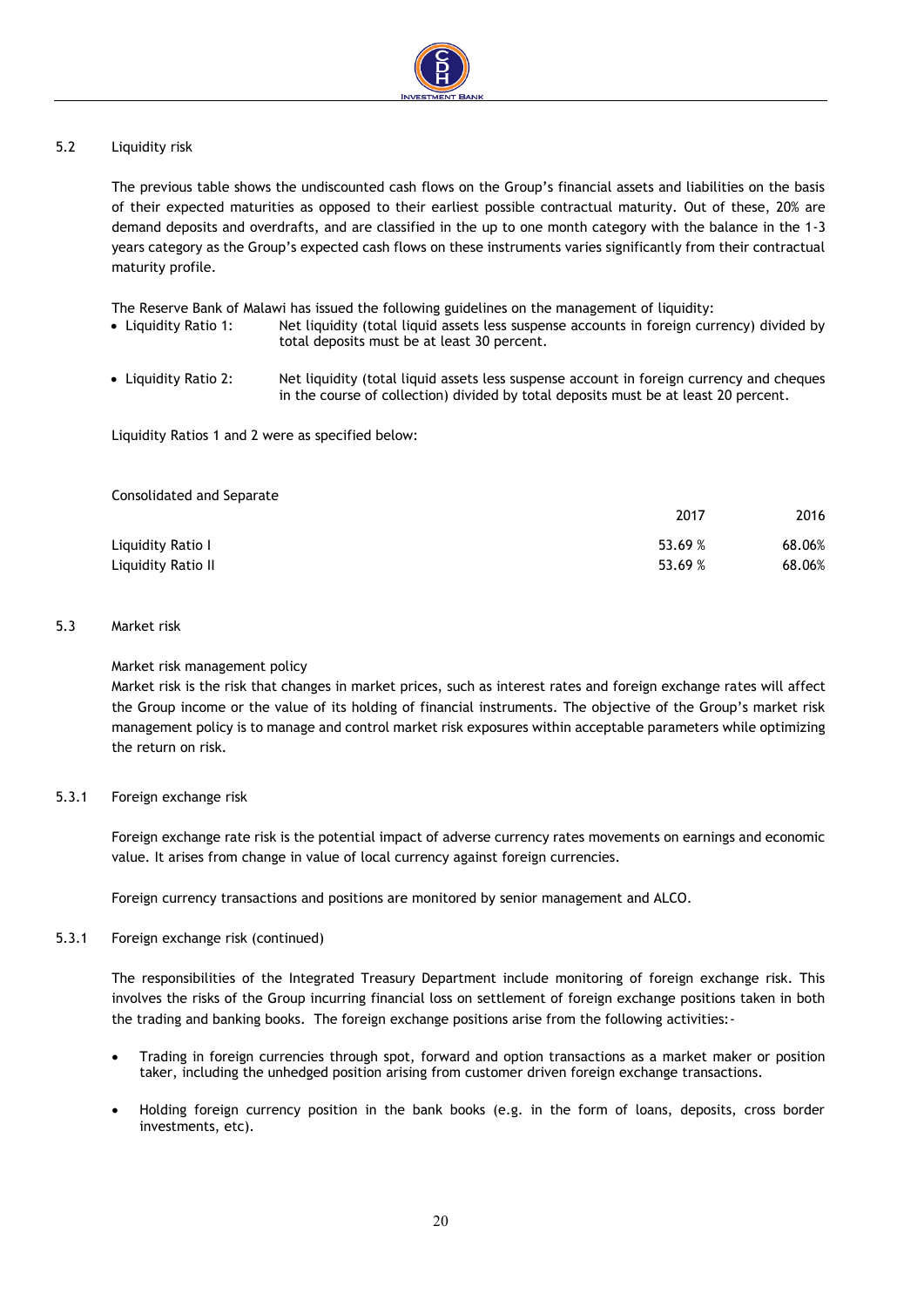

The treasury department is responsible for:-

- Setting the foreign exchange risk management strategy and tolerance levels.
- Ensuring that effective risk management systems and internal controls are in place.
- Monitoring significant foreign exchange exposure.
- Ensuring that foreign exchange operations are supported by adequate management information systems which complement the risk management strategy
- Reviewing the policies, procedures and currency limits regularly in line with changes in the economic environment.

The ALCO regularly monitors the controls put in place by the treasury department, which are approved and reviewed by the board from time to time.

#### 5.3.2 Interest rate risk

Interest rate risk is the exposure of Group's financial condition to adverse movements in interest rates. It basically arises from timing differences in the maturity of re-pricing of the Group's assets and liabilities. Changes in interest rates can have adverse effects on the Group's earnings and its economic value. ALCO monitors interest rate risk in the Group.

Stress testing on the three elements of market risk is done by an independent risk function. The results are discussed with ALCO and the Risk Committee and appropriate risk mitigation measures and contingency plans are implemented. Below is a summary of the Group's interest rate gap position: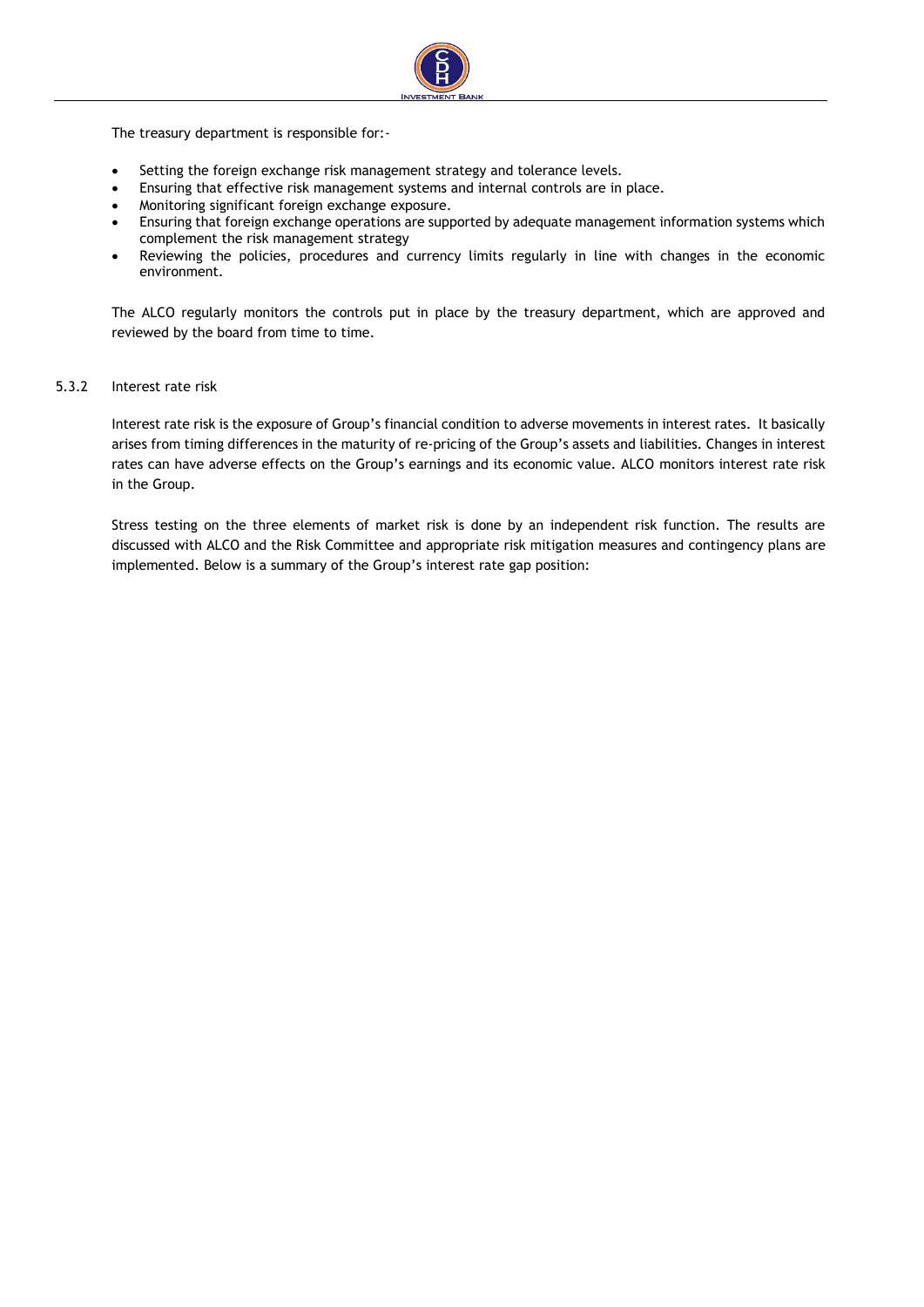

Variable rate instruments expose the Group to cash flow interest rate risk whereas fixed rate instruments expose the Group to fair value interest rate risk.

| Consolidated |  |
|--------------|--|
|              |  |

#### Fixed Rate Instruments

Total

| 2017                                                                                                                                                            | Zero rate | Floating rate                                        | 0-3 months                                                    | 3-6 months             | $6 - 9$<br>months      | $9 - 12$<br>months    | Over 12<br>months     | ποιαι<br>carrying<br>amount                                                |
|-----------------------------------------------------------------------------------------------------------------------------------------------------------------|-----------|------------------------------------------------------|---------------------------------------------------------------|------------------------|------------------------|-----------------------|-----------------------|----------------------------------------------------------------------------|
| Cash and cash equivalents                                                                                                                                       | 3,949,815 |                                                      |                                                               |                        |                        |                       |                       | 3,949,815                                                                  |
| Loans and advances to customers<br>Loans and advances to related party<br>Loans and advances to other banks<br>Financial assets at fair value through profit or |           | 12,862,160<br>2,437,836<br>7,008,894                 |                                                               |                        |                        |                       |                       | 12,862,160<br>2,437,836<br>7,008,894                                       |
| loss                                                                                                                                                            |           |                                                      | 1,562,137                                                     | 1,407,179              | 6,382,429              |                       |                       | 9,351,745                                                                  |
| Financial assets held to maturity                                                                                                                               |           |                                                      | 6,020,102                                                     | 633,156                |                        | 8,345,365             | 8,967,299             | 23,965,922                                                                 |
| Total assets                                                                                                                                                    | 3,949,815 | 22,308,890                                           | 7,582,239                                                     | 2,040,335              | 6,382,429              | 8,345,365             | 8,967,299             | 50,576,372                                                                 |
| Deposits from banks<br>Current and savings accounts<br>Foreign currency accounts<br>Term deposit accounts<br>Investment funds<br>Subordinated liabilities       |           | $\overline{\phantom{a}}$<br>$\overline{\phantom{a}}$ | 135,000<br>7,340,872<br>3,115,063<br>12,000,667<br>19,116,577 | 1,373,851<br>5,823,933 | 2,366,026<br>5,549,206 |                       | 1,000,000             | 135,000<br>7,340,872<br>3,115,063<br>15,740,544<br>30,489,716<br>1,000,000 |
| Total liabilities                                                                                                                                               |           |                                                      | 41,708,178                                                    | 7,197,784              | 7,915,232              |                       | 1,000,000             | 57,821,195                                                                 |
| Interest gap<br>Impact on post tax profit or equity of an                                                                                                       | 3,949,815 | 22,308,890                                           | (34, 125, 939)                                                | (5, 157, 449)          | (1, 532, 805)          | 8,345,365             | 7,967,299             | 1,755,177                                                                  |
| increase in the interest rate 5%<br>Impact on post tax profit or equity of a<br>decrease in the interest rate 5%                                                |           | 780,811<br>(780, 811)                                | (1, 194, 408)<br>1,194,408                                    | (180, 511)<br>180,511  | (53, 648)<br>53,648    | 292,088<br>(292, 088) | 278,855<br>(278, 855) | 61,431<br>(61, 431)                                                        |
|                                                                                                                                                                 |           |                                                      |                                                               |                        |                        |                       |                       |                                                                            |

Variable rate instruments expose the Group to interest rate risk whereas fixed rate instruments expose the Group to fair value interest rate risk. The sensitivity impact is calculated at 70% of 5% of the interest rate gap. The 70% is applied to take into account tax effects.

Consolidated **Fixed Rate Instruments**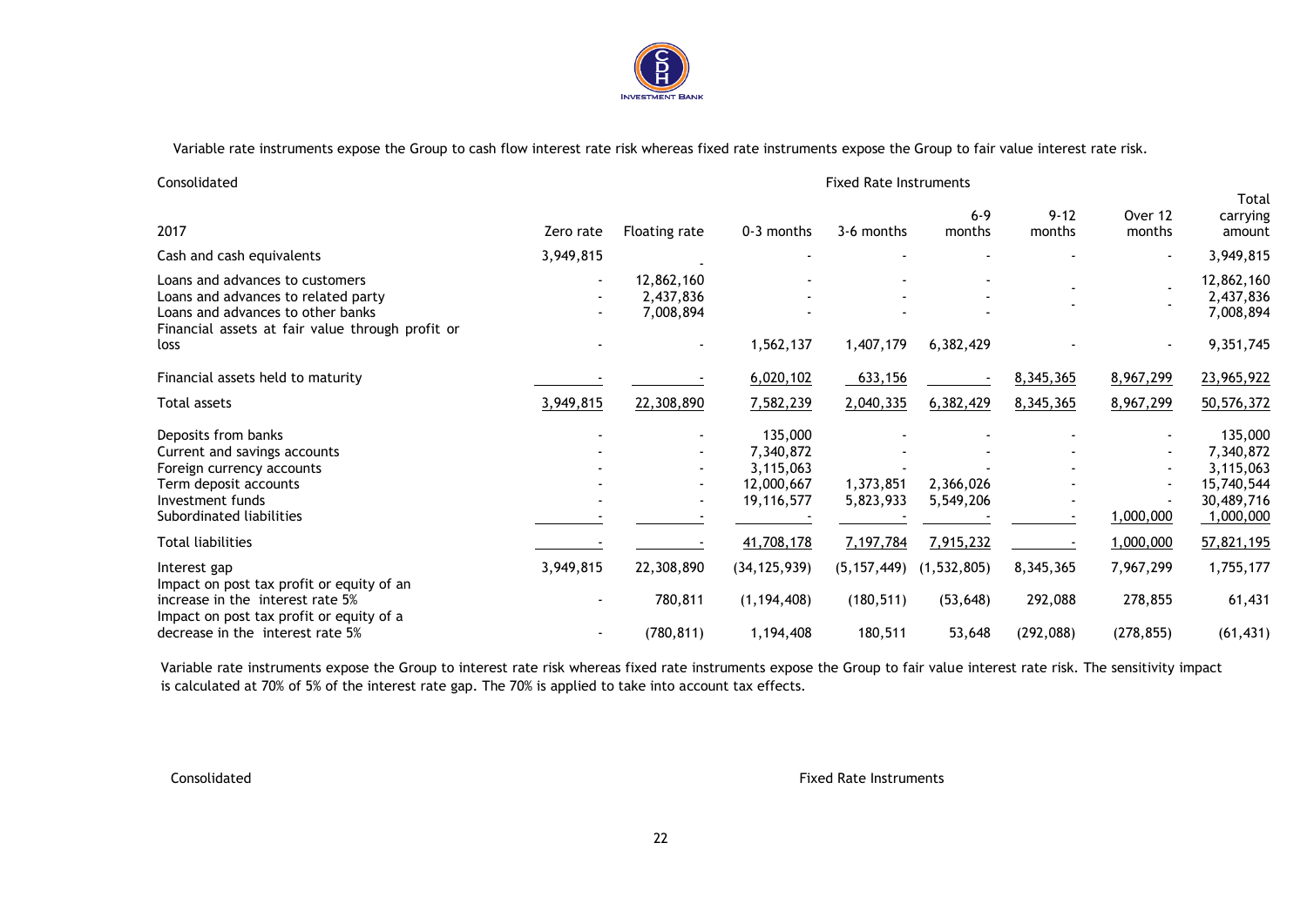

|                                                                                                                                                           |           |                                                                        |                                                                |                         |                |            |                                       | Total                                                                        |
|-----------------------------------------------------------------------------------------------------------------------------------------------------------|-----------|------------------------------------------------------------------------|----------------------------------------------------------------|-------------------------|----------------|------------|---------------------------------------|------------------------------------------------------------------------------|
|                                                                                                                                                           |           |                                                                        |                                                                |                         |                | $9 - 12$   | Over 12                               | carrying                                                                     |
| 2016                                                                                                                                                      | Zero rate | <b>Floating</b><br>rate                                                | 0-3 months                                                     | 3-6 months              | 6-9 months     | months     | months                                | amount                                                                       |
| Cash and cash equivalents<br>Loans and advances to customers<br>Loans and advances to related party<br>Financial assets                                   | 3,028,854 | 10,444,059<br>2,880,898                                                | 6,432,594                                                      | 20,773,322              | 1,500,000      | 13,067,123 | 5,361,513                             | 3,028,854<br>10,444,059<br>2,880,898<br>47, 134, 552                         |
| Total assets                                                                                                                                              | 3,028,854 | 13,324,957                                                             | 6,432,594                                                      | 20,773,322              | 1,500,000      | 13,067,123 | 5,361,513                             | 63,488,363                                                                   |
|                                                                                                                                                           |           |                                                                        |                                                                |                         |                |            |                                       |                                                                              |
| Deposits from banks<br>Current and savings accounts<br>Foreign currency accounts<br>Term deposit accounts<br>Investment funds<br>Subordinated liabilities |           | $\blacksquare$<br>$\overline{\phantom{a}}$<br>$\overline{\phantom{a}}$ | 5,950,000<br>5,256,053<br>3,673,371<br>8,798,940<br>13,908,510 | 2,634,327<br>16,761,109 | 1,500,000      | 1,600,000  | $\overline{\phantom{0}}$<br>1,000,000 | 5,950,000<br>5,256,053<br>3,673,371<br>11,433,267<br>33,769,619<br>1,000,000 |
| Total liabilities                                                                                                                                         |           |                                                                        | 37,586,874                                                     | 19,395,436              | 1,500,000      | 1,600,000  | 1,000,000                             | 61,082,310                                                                   |
| Interest gap<br>Impact on post tax profit or equity of                                                                                                    | 3,028,854 | 13,324,957                                                             | (31, 154, 280)                                                 | 1,377,886               | $\blacksquare$ | 11,467,123 | 4,361,513                             | 2,406,053                                                                    |
| an increase in the interest rate<br>5%<br>Impact on post tax profit or equity of a<br>decrease in the interest rate                                       |           | 466,373                                                                | (1,090,400)                                                    | 48,226                  |                | 401,349    | 152,653                               | 84,212                                                                       |
| 5%                                                                                                                                                        |           | (466, 373)                                                             | 1,090,400                                                      | (48, 226)               |                | (401, 349) | (152, 653)                            | (84, 212)                                                                    |

Variable rate instruments expose the Group to interest rate risk whereas fixed rate instruments expose the Group to fair value interest rate risk. The sensitivity impact is calculated at 70% of 5% of the interest rate gap. The 70% is applied to take into account tax effects.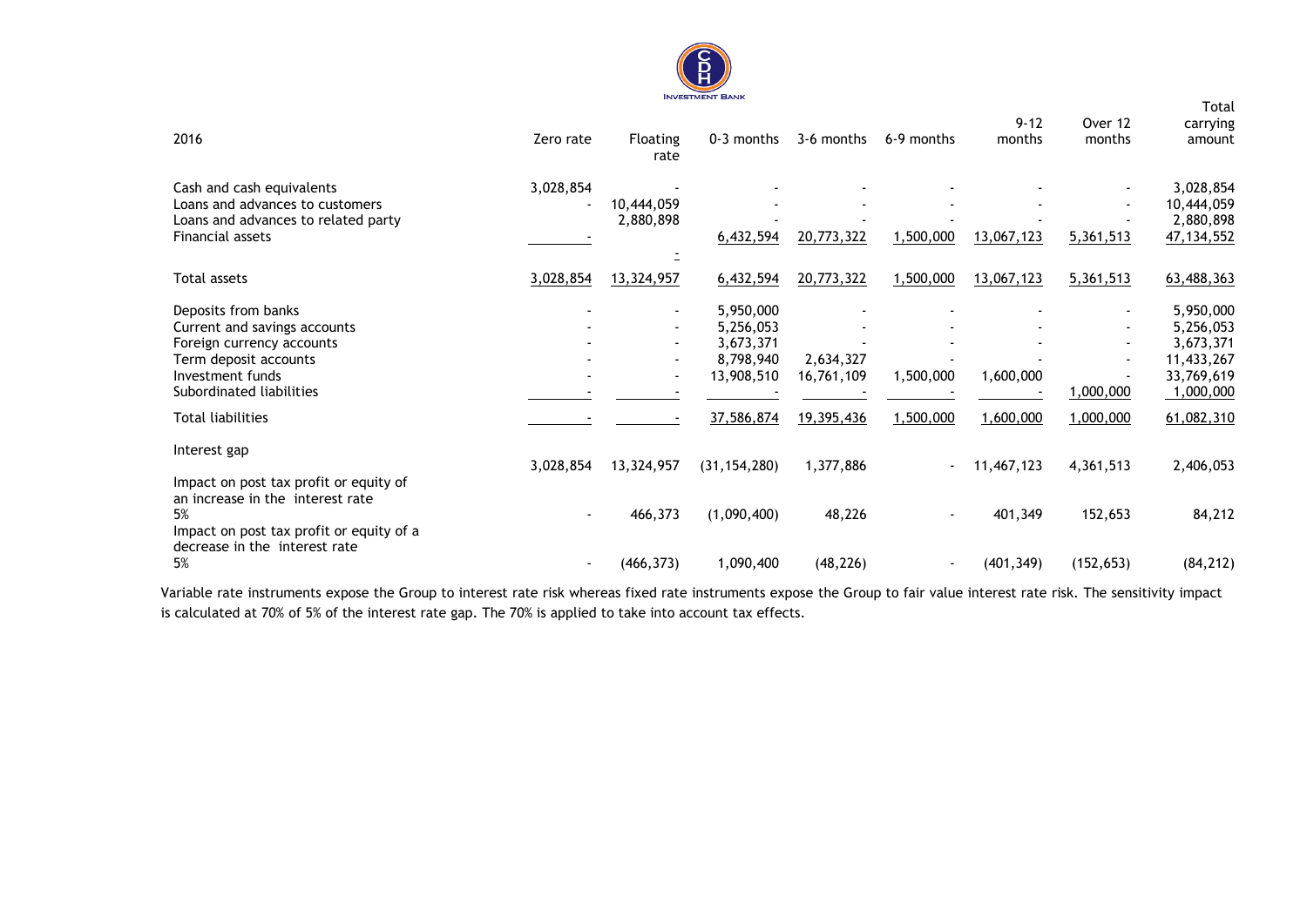

Separate Fixed Rate Instruments

|                                                                                                                                       |           |                                      |               |               |               |                    |                   | Total                                |
|---------------------------------------------------------------------------------------------------------------------------------------|-----------|--------------------------------------|---------------|---------------|---------------|--------------------|-------------------|--------------------------------------|
| 2017                                                                                                                                  | Zero rate | Floating rate                        | 0-3 months    | 3-6 months    | 6-9 months    | $9 - 12$<br>months | Over 12<br>months | carrying<br>amount                   |
| Cash and cash equivalents                                                                                                             | 3,949,815 |                                      |               |               |               |                    |                   | 3,949,815                            |
| Loans and advances to customers<br>Loans and advances to related party<br>Loans and advances to other banks                           |           | 12,862,160<br>2,437,836<br>7,008,894 |               |               |               |                    |                   | 12,862,160<br>2,437,836<br>7,008,894 |
| Financial assets at fair value through profit or loss                                                                                 |           | $\blacksquare$                       | 1,562,137     | 1,407,179     | 6,382,429     |                    |                   | 9,351,745                            |
| Financial assets held to maturity                                                                                                     |           |                                      | 6,020,102     | 633,156       |               | 8,345,365          | 8,967,299         | 23,965,922                           |
| Total assets                                                                                                                          | 3,949,815 | 22,308,890                           | 7,582,239     | 2,040,335     | 6,382,429     | 8,345,365          | 8,967,299         | 59,576,372                           |
| Deposits from banks                                                                                                                   |           | $\blacksquare$                       | 135,000       |               |               |                    |                   | 135,000                              |
| Current and savings accounts                                                                                                          |           | $\overline{\phantom{a}}$             | 7,340,872     |               |               |                    |                   | 7,340,872                            |
| Foreign currency accounts                                                                                                             |           | $\blacksquare$                       | 3,115,063     |               |               |                    |                   | 3,115,063                            |
| Term deposit accounts                                                                                                                 |           |                                      | 12,000,667    | 1,373,851     | 2,366,026     |                    |                   | 15,740,544                           |
| Investment funds                                                                                                                      |           | $\blacksquare$                       | 19,116,577    | 5,823,933     | 5,549,206     |                    |                   | 30,489,716                           |
| Subordinated liabilities                                                                                                              |           |                                      |               |               |               |                    | 1,000,000         | 1,000,000                            |
| <b>Total liabilities</b>                                                                                                              |           |                                      | 41,708,178    | 7,197,784     | 7,915,232     |                    | 1,000,000         | 57,821,195                           |
| Interest gap                                                                                                                          | 3,949,815 | 22,308,890                           | (34 125 939)  | (5, 157, 449) | (1, 532, 805) | 8,345,365          | 7,967,299         | 1,755,177                            |
| Impact on post tax profit or equity of an increase<br>in the interest rate 5%<br>Impact on post tax profit or equity of a decrease in |           | 780,811                              | (1, 194, 408) | (180, 511)    | (53, 648)     | 292,088            | 278,855           | 61,431                               |
| the interest rate 5%                                                                                                                  |           | (780, 811)                           | 1,194,408     | 180,511       | 53,648        | (292, 088)         | (278, 855)        | (61, 431)                            |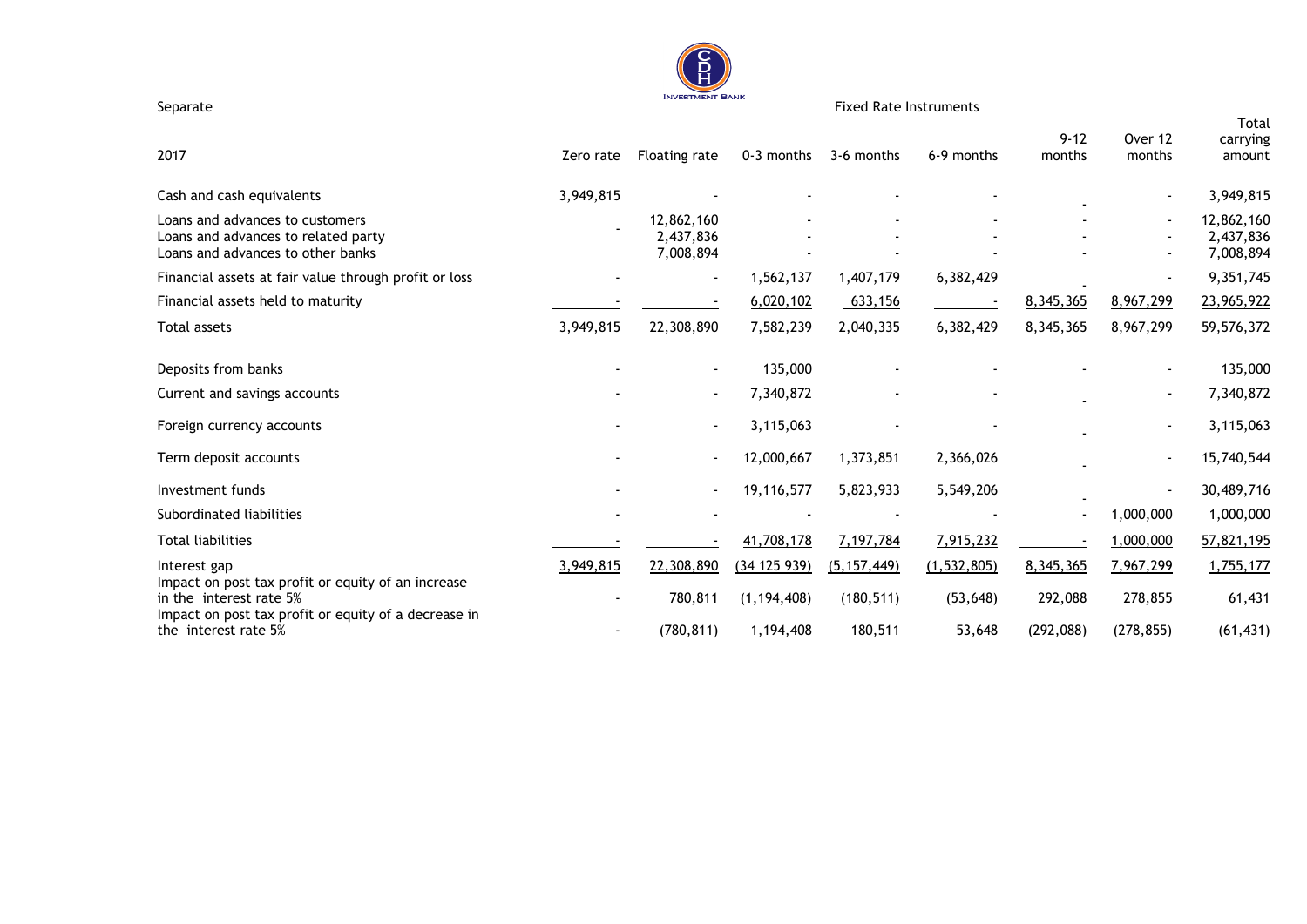

#### Separate Fixed rate instruments

Total

| 2016                                                                                                                                                                           | Zero rate                   | Floating rate                                                                  | 0-3 months                                                                   | 3-6 months                            | 6-9 months             | $9 - 12$<br>months     | Over 12<br>months                        | carrying<br>amount                                                                         |
|--------------------------------------------------------------------------------------------------------------------------------------------------------------------------------|-----------------------------|--------------------------------------------------------------------------------|------------------------------------------------------------------------------|---------------------------------------|------------------------|------------------------|------------------------------------------|--------------------------------------------------------------------------------------------|
| Cash and cash equivalents<br>Loans and advances to customers<br>Loans and advances to related party                                                                            | 3,028,854<br>$\blacksquare$ | 10,444,059<br>2,880,898                                                        |                                                                              |                                       |                        |                        |                                          | 3,028,854<br>10,444,059<br>2,880,898                                                       |
| Financial asset investments                                                                                                                                                    |                             |                                                                                | 6,432,594                                                                    | 20,773,322                            | 1,500,000              | 13,067,123             | 5,361,513                                | 47, 134, 552                                                                               |
| Total assets                                                                                                                                                                   | 3,028,854                   | 13,324,957                                                                     | 6,432,594                                                                    | 20,773,322                            | 1,500,000              | 13,067,123             | 5,361,513                                | 63,488,363                                                                                 |
| Deposits from banks<br>Current and savings accounts<br>Foreign currency accounts<br>Term deposit accounts<br>Investment funds<br>Subordinated debt<br><b>Total liabilities</b> |                             | $\blacksquare$<br>$\blacksquare$<br>$\overline{\phantom{0}}$<br>$\blacksquare$ | 5,950,000<br>5,256,053<br>3,673,371<br>8,798,940<br>13,908,510<br>37,586,874 | 2,634,327<br>16,761,109<br>19,395,436 | 1,500,000<br>1,500,000 | 1,600,000<br>1,600,000 | $\blacksquare$<br>1,000,000<br>1,000,000 | 5,950,000<br>5,256,053<br>3,673,371<br>11,433,267<br>33,769,619<br>1,000,000<br>61,082,310 |
| Interest gap                                                                                                                                                                   | 3,028,854                   | 13,324,957                                                                     | (31, 154, 280)                                                               | 1,377,886                             | $\blacksquare$         | 11,467,123             | 4,361,513                                | 2,406,053                                                                                  |
| Impact on post tax profit or equity of<br>increase of interest rate<br>5%<br>Impact on post tax profit or equity of<br>decrease of interest rate                               |                             | 466,373                                                                        | (1,090,400)                                                                  | 48,226                                |                        | 401,349                | 152,653                                  | 84,212                                                                                     |
| 5%                                                                                                                                                                             |                             | (466, 373)                                                                     | 1,090,400                                                                    | (48, 226)                             |                        | (401, 349)             | (152, 653)                               | (84, 212)                                                                                  |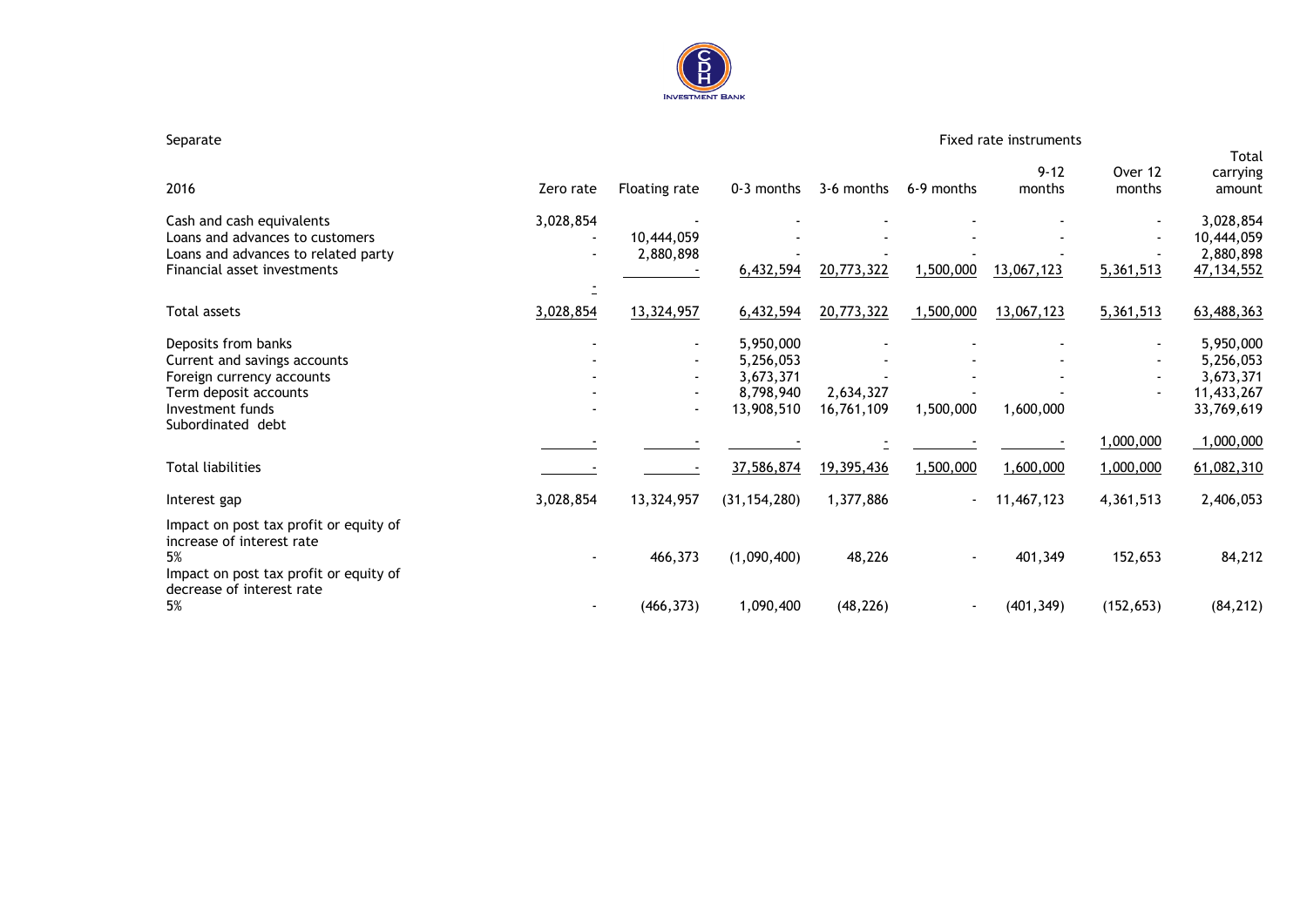

#### Effective interest rates of financial assets and liabilities

The effective interest rates for the principal financial assets and liabilities at 30 June 2015 were in the following ranges:-

|                                             | Consolidated and Separate |           |  |
|---------------------------------------------|---------------------------|-----------|--|
|                                             | 2017                      | 2016      |  |
|                                             | %                         | %         |  |
| Assets:                                     |                           |           |  |
| Government securities                       | 19-39                     | $13 - 32$ |  |
| Deposits with banking institutions          | $14 - 26$                 | 24-29     |  |
| Loans and advances to customers (base rate) | 26                        | 35.00     |  |
| Liabilities:                                |                           |           |  |
| Customer deposits                           | $6 - 13$                  | 14-29     |  |

#### 5.4 Operational risks

Operational risk is the risk of direct or indirect loss arising from a wide variety of causes associated with the Group's processes, personnel, technology and infrastructure and from external factors other than credit, liquidity, interest rate and market risks such as those arising from legal and regulatory requirements and the requirement to observe generally accepted standards of corporate behaviour. Operational risks arise from all of the Group's operations.

The objective of the Group is to manage operational risks so as to balance the avoidance of financial losses and damages to the bank's reputation with overall cost effectiveness and to avoid control procedures that restrict initiative and creativity.

The primary responsibility for the development and implementation of controls to address operational risk is assigned by the Risk committee of the board to senior management within all operating units. The responsibility is supported by the development of overall standards in the Group for the management of operational risks in the following areas:-

- requirements for appropriate segregation of duties, including the independent authorisation of transactions.
- requirements for the reconciliation and monitoring of transactions
- compliance with regulatory and other legal requirements
- documentation of controls and procedures.
- requirements for the yearly assessment of operational risks faced, and the adequacy of controls and procedures to address the risks identified
- requirements for the reporting of operational losses and proposed remedial action.
- development of contingency plans
- training and professional development
- ethical and business standards
- risk mitigation, including insurance where it is cost effective
- implementation of anonymous hotline for reporting fraud and other inappropriate conduct as per fraud risk policy

Compliance with Group standards is supported by a programme of yearly reviews undertaken by the Group Internal Audit. The results of Internal Audit reviews are discussed with the management of the business unit to which they relate, with summaries submitted to the Board Audit, Risk and Compliance Committee.

Risk management function also assesses operational risks and discusses the results with senior management and the risk committee.

5.5 Legal and Compliance risk

The office of Compliance Officer is an independent risk management unit, which also has unrestricted access to the managing director and the chairman of Board, Risk and Compliance Committee. The Group is subject to